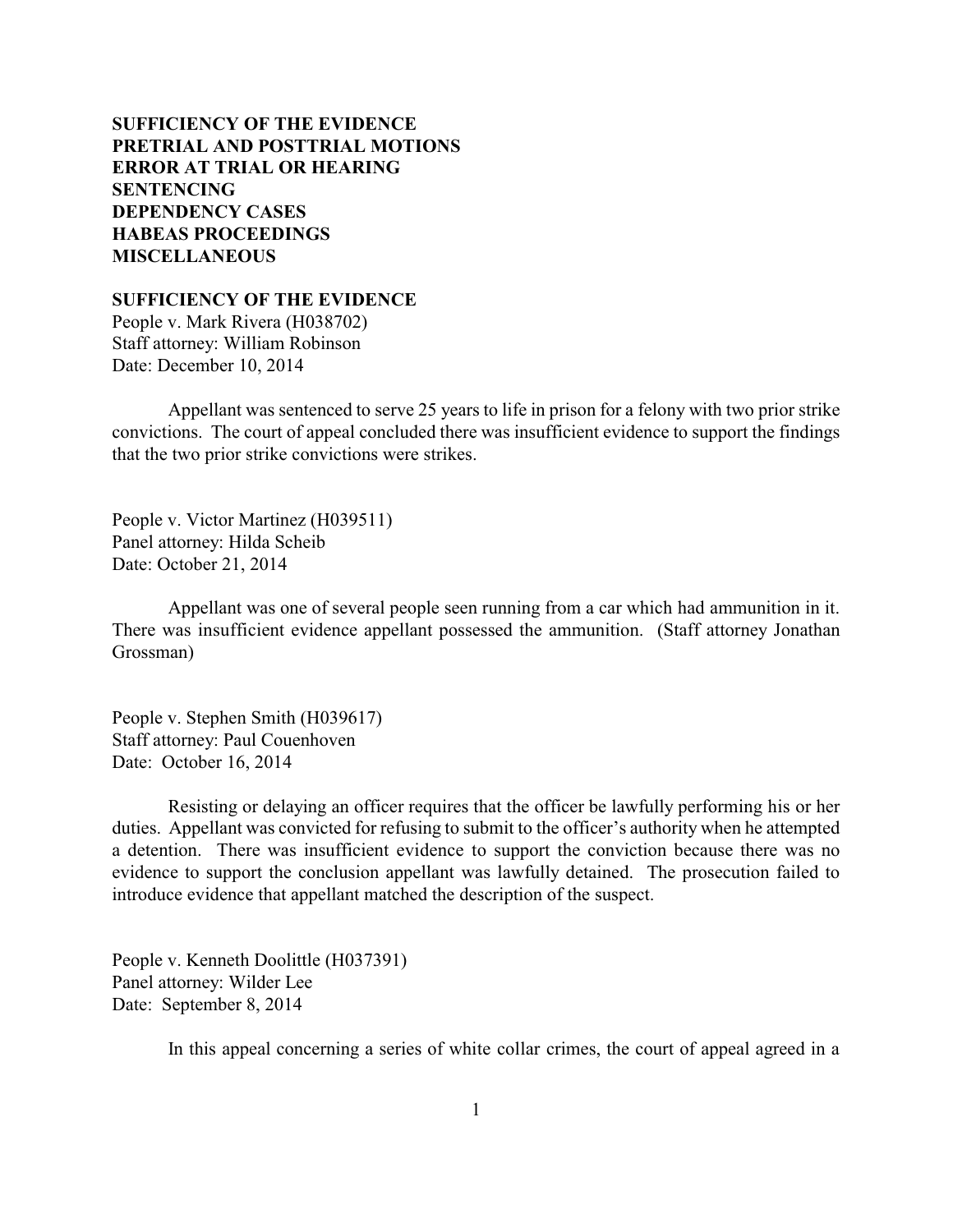<span id="page-1-0"></span>published decision there was insufficient evidence some of the charges were brought within the statute of limitations. (Staff attorney Jonathan Grossman)

People v. Gabriel Silva and Jose Moreno (H038980) Panel attorney: Mary Jo Strnad for Moreno Date: August 25, 2014

A jury convicted the defendants of residential burglary. Silva entered the residence; Moreno remained in the car. The court of appeal held there was insufficient evidence Moreno was aware of Silva's actions or aided and abetted. (Staff attorney Paul Couenhoven)

People v. Iniguez (H038896) Panel attorney: Danalynn Pritz Date: July 24, 2014

The court determined there was insufficient evidence for one of the counts of violating Penal Code section 288. The punishment for battery must be stayed pursuant to Penal Code section 654. Finally, the AIDS education fine must be stricken because it did not apply. (Staff attorney William Robinson)

People v. Benitez (H039397) Panel attorney: Cortney Shevelson Date: March 10, 2014

There was insufficient evidence of duress, force, or fear when some of the crimes were committed while the victim was apparently asleep. Further, the punishment for false imprisonment must be stayed pursuant to Penal Code section 654 because of the punishment for violating section 269. (Staff attorney William Robinson)

#### **PRETRIAL AND POSTTRIAL MOTIONS**

People v. Jesus Contreras (H039231) Panel attorney: JuNelle Harris Date: October 16, 2014

Appellant pled no contest to transporting drugs. The court of appeal agreed that he is entitled to take advantage of the new law requiring transportation to be for sale. He was permitted to withdraw his plea. (Staff attorney William Robinson)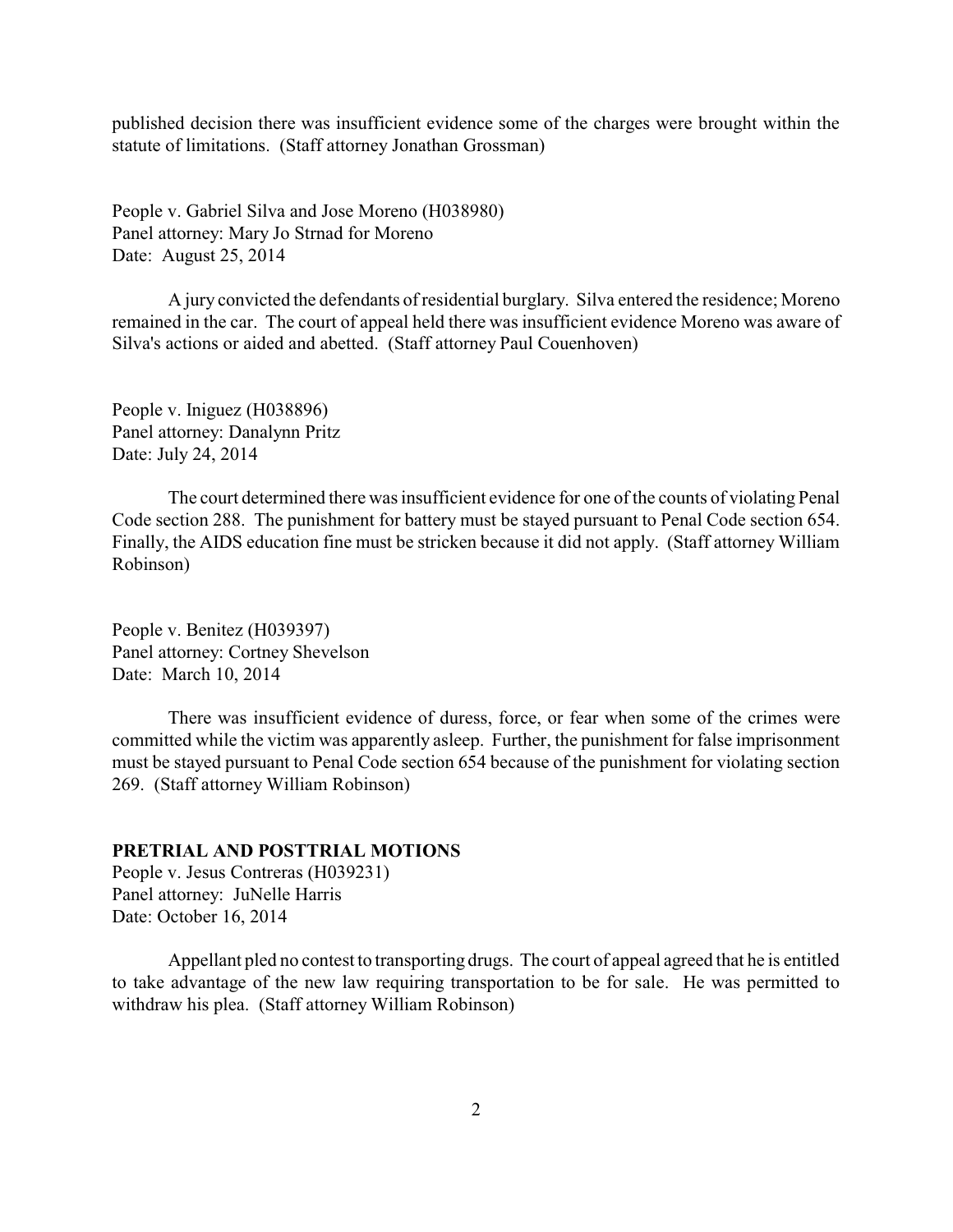People v. Heng Sem (H039252) Panel attorney: Ronald DeHoff Date; September 17, 2014

Appellant was placed on probation for three years. As the three year period was about to expire, probation was summarily revoked because she had not paid all of the victim restitution. After admitting a violation of probation, her probation remained summarily revoked for more than five years. The court of appeal held in a published decision that probation cannot remain summarily revoked after the defendant admits the violation and probation expired after the five year maximum term had passed. (Staff attorney Jonathan Grossman)

People v. Olsen (H039814) Panel attorney: Elisa Brandes Date: September 12, 2014

This is an appeal from a person committed under the Sexually Violent Predators Act who petitioned for conditional release. In a published decision, the court of appeal agreed the trial court employed the wrong standard for denying an evidentiary hearing on the grounds the petition was frivolous. (Staff attorney Jonathan Grossman)

People v. Javier Pina (H039455) Panel attorney: Rachel Varnell Date: August 28, 2014

Appellant moved to quash a search warrant and unseal the affidavit. The court of appeal reversed because there was insufficient information in the appellate record and remanded the matter for a new in camera hearing. (Staff attorney Dallas Sacher)

People v. Gabriel Martinez (H039686) Panel attorney: Philip Brooks Date: June 4, 2014

Appellant entered into a bargain and pled to domestic violence and making criminal threats. At sentencing, he moved to reduce the conviction for criminal threats to a misdemeanor. The court said it believed that would violate the plea bargain and the defendant might need to withdraw his plea. Based on this, defendant withdrew the motion. He argued on appeal the court was mistaken in believing the plea bargain required that the conviction be a felony. The court of appeal decided the trial court never made a formal ruling, and it remanded the matter for the trial court to determine if reducing the conviction to a misdemeanor would violate the plea bargain. (Staff attorney Lori Quick)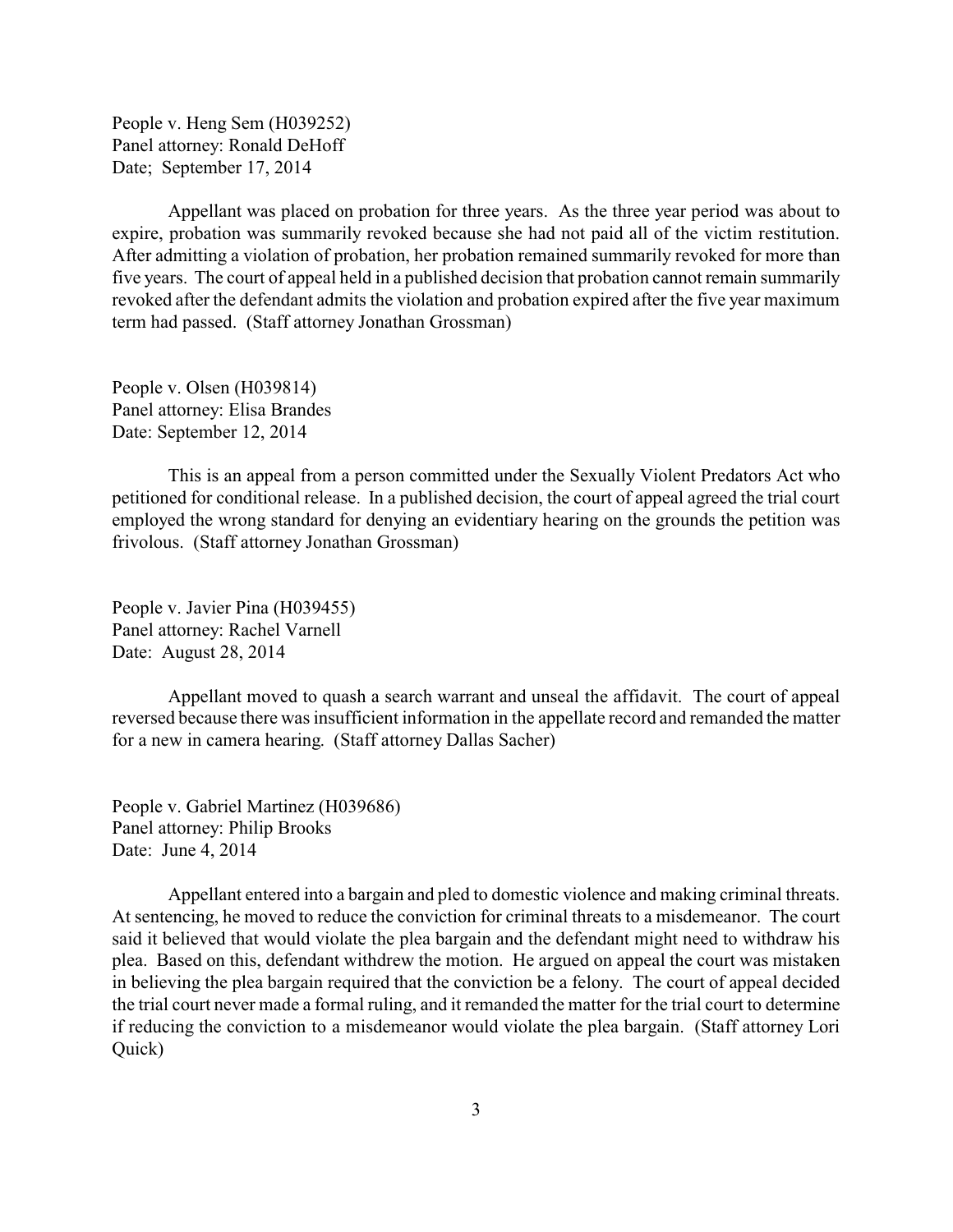<span id="page-3-0"></span>People v. Marinelli (H039416) Attorney: Mathew K. Higbee and Jennifer D. Strange Date: March 27, 2014

In a published decision, the court of appeal decided a person convicted of an attempted violation of Penal Code section 288 is eligible to have the conviction expunged under Penal Code section 1203.4. (SDAP did not participate in this appeal)

People v. Sangam Patel (H09130 Panel attorney: Jason Szydlik Date: January 6, 2014

The officer saw two people sitting in a car. He had them get out of the car and questioned them. He later learned the passenger was on parole and searched the car, where he found contraband belonging to appellant. In the motion to suppress evidence, the superior court found appellant and his companion were illegally detained but the subsequent search was attenuated by the passage of time. The court of appeal decided the search was not attenuated, given the illegal detention. (Staff attorney William Robinson)

## **ERROR AT TRIAL OR HEARING**

People v. Coin Tisdale (H040035) Panel attorney: Larry Gibbs Date: December 9, 2014

A jury convicted appellant of possessing drugs, based in part on his answers to a police officer's questions. Appellant had been surrounded by officers, handcuffed, and pat searched while the officer asked what certain items in his pockets were. The court of appeal concluded appellant was in custody for purposes of *Miranda* and the questions amounted to an interrogation without a proper advisement of his right to remain silent. Because the admission of the statements was prejudicial, the conviction was reversed. (Staff attorney Paul Couenhoven)

People v. Juan Valenzuela (H039516) Panel attorney: Jean Marinovich Date: October 2, 2014

There were was insufficient evidence that two of the charges were brought within the statute of limitations. The matter was remanded for a hearing to determine if the statute of limitations barred prosecution. (Staff attorney Jonathan Grossman)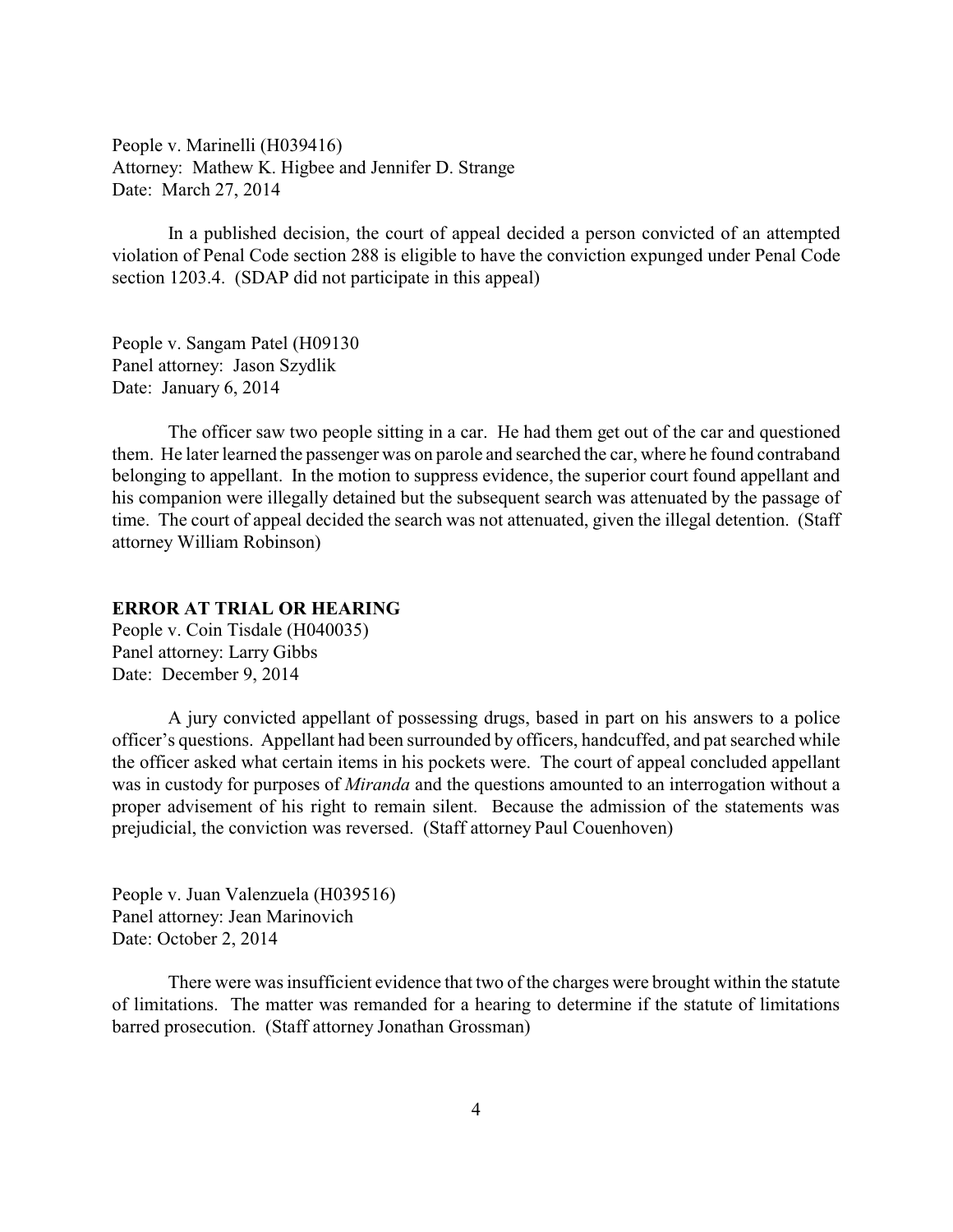People v. Javier Navarro (H039681) Staff attorney: Jonathan Grossman Date: August 13, 2014

The court could not accept trial counsel's stipulation that appellant suffered prior convictions for domestic violence and violating a restraining order without advising appellant of his *Boykin-Tahl* rights and without an express admission from him. Further the court could not impose a \$10 theft fine when he was not convicted of a crime listed in Penal Code section 1202.5.

People v. Edie Salgado (H038981) Panel attorney: Hannah Good Date: July 17, 2014

The court lacked jurisdiction to summarily revoke probation and extend probation without finding a willful violation of probation. (Staff attorney Vicki Firstman)

People v. Jandres (H039079) Panel attorney: Julie Dunger Date: May 20, 2014

In a published decision, the court of appeal reversed a conviction for forcible rape of a woman with a one strike provision for kidnapping. The trial court admitted under Evidence Code section 1108 evidence that appellant entered a house, saw a girl, covered her mouth, and carried her a few feet before dropping her. He then ran away, got on his bicycle, and burglarized a different house in the neighborhood for valuables. The prosecution argued the incident with the girl was with sexual intent because he put his finger in her mouth, as proven by DNA evidence. However, the DNA expert did not say his DNA was found in her mouth, only that they obtained a DNA sample from her from her cheek. Further, kidnapping is not an offense listed in section 1108. To the extent the prosecution's theorywas that he was guilty of annoying or molesting the child, the jurywas never instructed on this. Finally, even if the evidence was admissible under section 1108, the probative value was greatly outweighed by its prejudicial effect. (Staff attorney Jonathan Grossman)

People v. Ngo (H038673) Panel attorney: Thomas Singman Date: March 28, 2014

The information alleged the crime occurred in 2009, but the court instructed the jury the crime was in 2010, which, according to the testimony, is when another incident occurred. Further, the court failed to instruct on the lesser included offense of attempt. In a published decision, the court decided the errors required reversal of two of the convictions. (Staff attorney Jonathan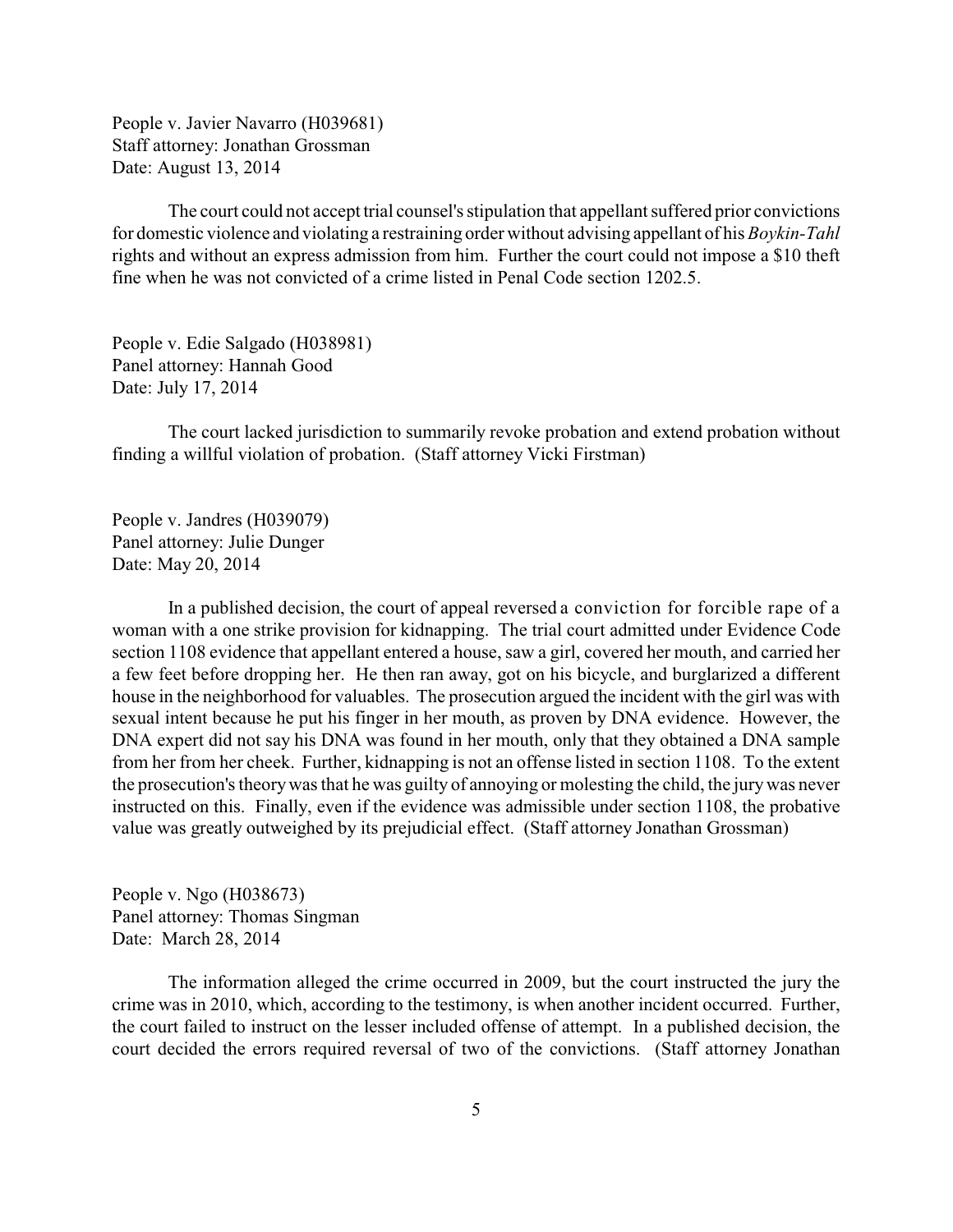<span id="page-5-0"></span>Grossman)

People v. Rene Rojas (H037357) Panel attorney: Candace Hale Date: February 11, 2014

Firearm use enhancements could not be imposed for offenses where use of a firearm was an element of the offense. (Staff attorney Paul Couenhoven)

People v. Atkins (H038834) Panel attorney: Danalynn Pritz Date: January 10, 2014

Appellant entered a plea bargain in which it was contemplated certain allegations would be dismissed, but they never were. The court of appeal agreed they must be dismissed to comply with the plea bargain. (Staff attorney William Robinson)

#### **SENTENCING**

In re L.M. (H039491) Panel attorney: Susannah McNamara Date: December 31, 2014

The matter was remanded for the court to declare if the offense was a misdemeanor or felony. (Staff attorney Jonathan Grossman)

In re Hector S. (H040653) Panel attorney: Rudolph Alejo Date: December 23, 2014

The matter was remanded for the court to declare if the offense was a misdemeanor or felony. (Staff attorney Vicki Firstman)

People v. Luis Munoz (H039895) Panel attorney: Gabriel Bassan Date: December 23, 2014

A condition not to use or possess drugs was modified to require knowledge. (Panel attorney Patrick McKenna)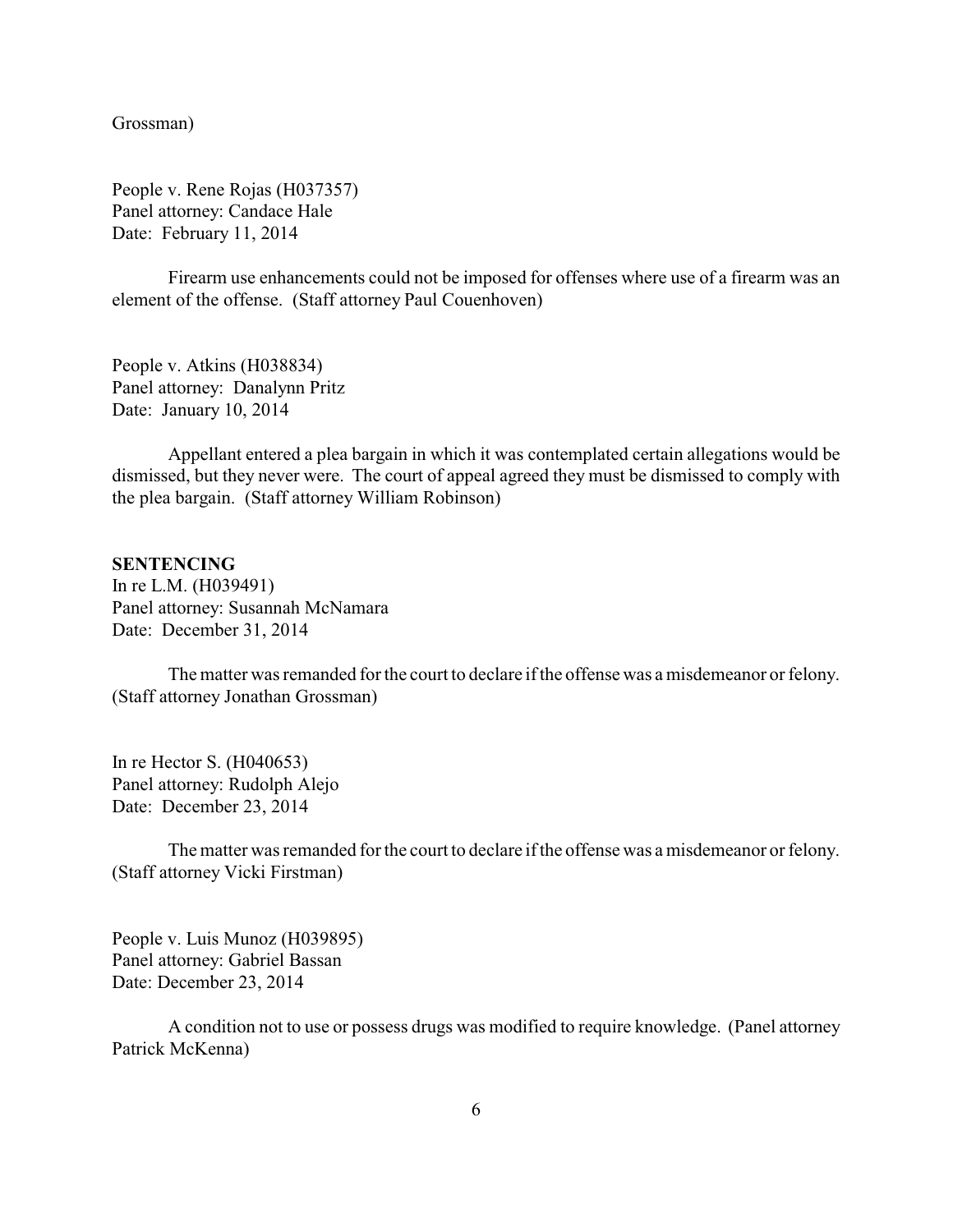People v. Jose Ramirez (H040086) Panel attorney: Candace Hale Date: December 18, 2014

Appellant was sentenced to prison. The court's order that he have no contact with the victim or reside in a home with a minor was unauthorized. (Staff attorney Jonathan Grossman)

People v. James Flores (H040288) Panel attorney: Mary Jo Strnad Date: December 15, 2014

The court intended to set the restitution fines at the statutory minimum amounts but failed to impose the amount that existed when the crime was committed. The court of appeal reduced the fines to the statutory minimum at the time the crime was committed. (Staff attorney Patrick McKenna)

People v. Lawrence Madera (H040992) Panel attorney: Bart Scott Date: December 11, 2014

A prior conviction could not serve as a prior prison commitment enhancement because it was being used as a prior serious felony conviction enhancement. (Staff attorney William Robinson)

People v. Michael Hostia (H039403) Staff attorney Paul Couenhoven Date: December 11, 2014

There was insufficient evidence of an ability to pay attorney fees. Also, the court used the wrong formula for calculating the restitution fines.

People v. Renee Vasquez Panel attorney: Julie Schumer Date: December 11, 2014

The sentencing court ordered over objection that the defendant could not move out of the county or travel out of California without the probation officer's approval. The court of appeal held the condition was unreasonable. (Staff attorney Lori Quick)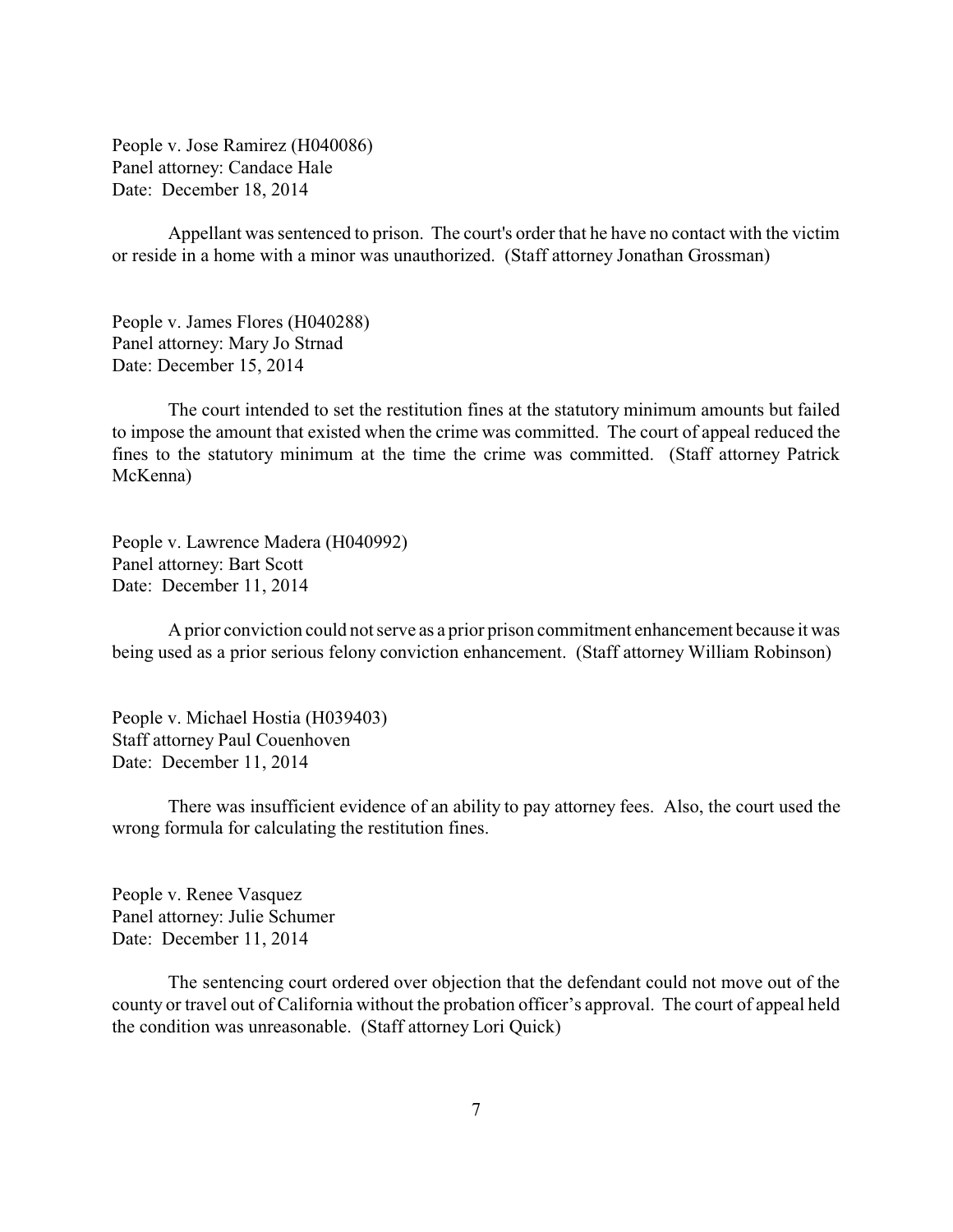People v. James Cruz (H040012) Panel attorney: Jared Coleman Date: December 11, 2014

Gang conditions of probation were modified to require knowledge. (Staff attorney Lori Quick)

In re A.V. (H040718) Panel attorney: Ronald Dehoff Date: December 8, 2014

The juvenile court should not have calculated the maximum confinement time when the minor was not removed from the home. (Staff attorney Paul Couenhoven)

People v. Juan Valencia (H039516) Panel attorney: Jean Marinovich Date: December 8, 2014

The court erred in limiting presentence conduct credits and imposing a parole restitution fine by relying on statutes enacted after the crime was committed. (Staff attorney Jonathan Grossman)

People v. Abraham Bocanegra (H039766) Staff attorney: William Robinson Date: December 8, 2014

Appellant was sentenced on two cases at once, and the court ordered presentence credits for only one of them. Since he was serving a concurrent sentence, he was entitled to presentence credits for both cases.

In re S.J. (H040997) Panel attorney: Noelle Powell Date: December 5, 2014

The matter was remanded for the juvenile court to determine if the offense was a felony or a misdemeanor. It also modified a condition to comply with school rules to require knowledge. (Staff attorney Jonathan Grossman)

In re Michael B. (H040055)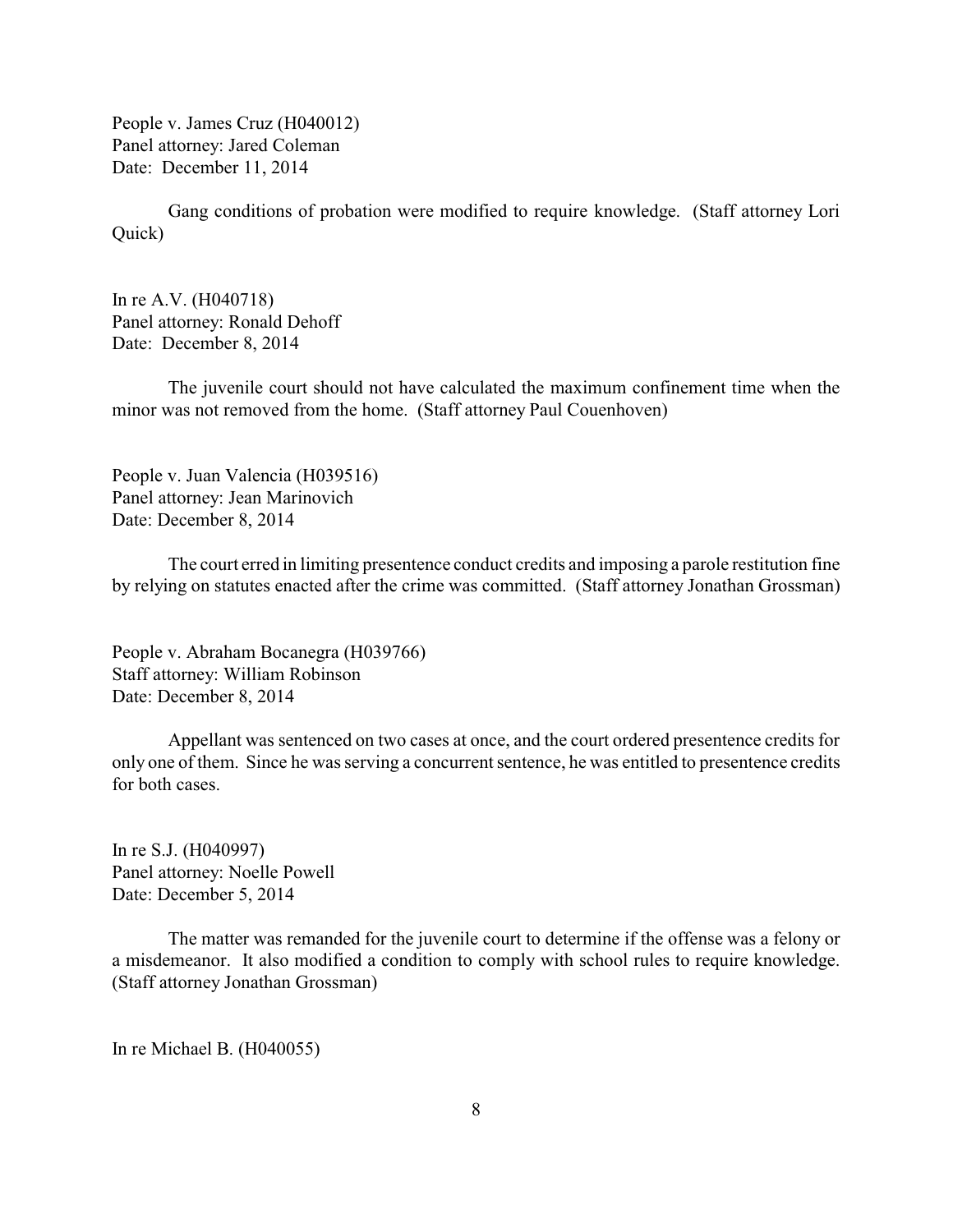Panel attorney: Randall Conner Date: December 4, 2014

The juvenile court erred in making the minor liable for attorney fees. (Staff attorney William Robinson)

People v. Jason Wilson (H039970) Panel attorney: Ross Green Date: December 3, 2014

There was insufficient evidence of an ability to pay probation fees, and a condition of probation relating to alcohol and drugs was modified to require knowledge. (Staff attorney Patick McKenna)

In re K.M. (H040059) Panel attorney: Eileen Manning-Villar Date: December 2, 2014

A condition of probation not to be near a school campus was modified to avoid problems with vagueness and overbreadth. (Staff attorney Vicki Firstman)

People v. Fermin Esquivel (H039035) Panel attorney: Jeffrey Glick Date: November 24, 2014

The abstract of judgment was corrected to reflect the proper amount of victim restitution. (Staff attorney William Robinson)

People v. Jay Freeman (H039179) Staff attorney: Lori Quick Date: November 19, 2014

The court failed to properlyaward presentence conduct credits based on amended Penal Code section 4019.

People v. Daniel Michael Staff attorney: Paul Couenhoven Date: November 18, 2014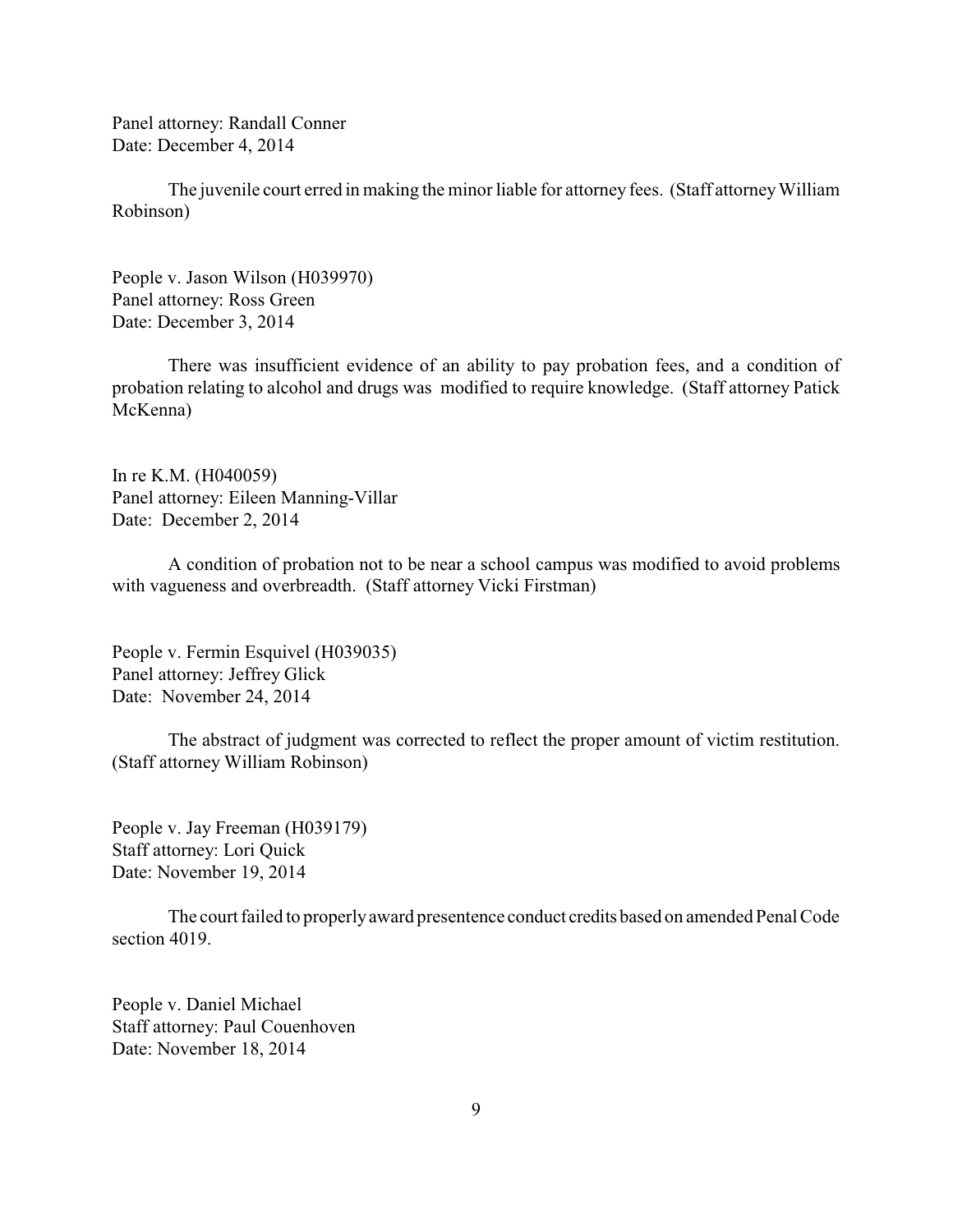Conditions of probation concerning not to possess drugs or alcohol or go where they are used or sold was modified to require knowledge.

People v. Evarado Ramirez (H040728) Staff attorney: Paul Couenhoven Date: November 17, 2014

Conditions of probation concerning not to possess drugs or alcohol or go where they are used or sold was modified to require knowledge.

In re Karina B. (H040237) Panel attorney: Laura Burhgardt Date: November 6, 2014

The juvenile matter was remanded for the court to determine if the offense was a felony or a misdemeanor. Further, the minor's parents can be ordered to pay attorney fees, but not the minor. Finally, the court was to clarify what fines it was imposing. (Staff attorney William Robinson)

In re V.T. (H040149) Panel attorney: Rudolph Alejo Date: November 6, 2014

The minor's parents can be ordered to pay attorney fees, but not the minor. (Staff attorney William Robinson)

People v. Fernando Mora (H039941) Panel attorney: Eileen Rice Date: October 30, 2014

A probation condition not to possess alcohol, intoxicants, or controlled substances was modified to require knowledge. (Staff attorney William Sacher)

People v. Frank Rocco Panel attorney: Elisa Brandes Date: October 29, 2014

When appellant was convicted of elder abuse, the court imposed a \$10,000 fine and \$31,000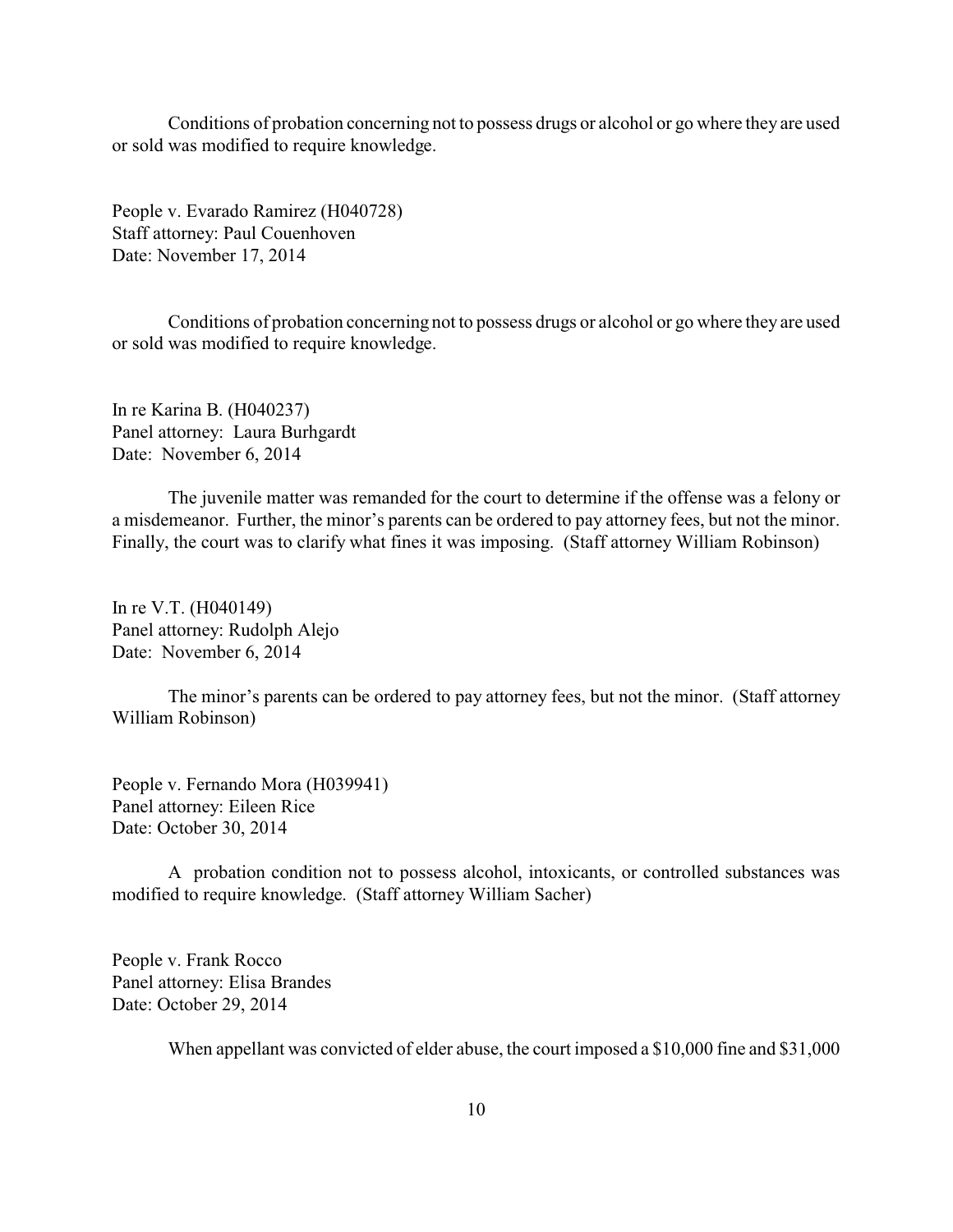in penalty assessments. Because Penal Code section 368 specifies the maximum fine was \$6000, the default fine of up to \$10,000 under Penal Code section 672 did not apply. Further, the court's motivation for the fine, to effectively disinherit appellant, was an improper basis for imposing the fine. (Staff attorney William Robinson)

People v. John Bustamante (H040060) Panel attorney: Robert Angres Date: October 28, 2014

The court lacked the authority to increase the probation revocation restitution fine upon a revocation of probation. (Staff attorney Lori Quick)

People v. Nema Mesbahi (H038946) Panel attorney: Alex Green Date: October 28, 2014

Because the court intended to impose restitution fines according to the formula for a crime committed in 2009, the amount should be reduced to reflect the rate at the time of the offense. (Staff attorney Paul Couenhoven)

People v. William Kenville (H039418) Staff attorney: Lori Quick Date: October 28, 2014

The matter was remanded for the court to explain the basis of the penalty assessments imposed on certain fines.

People v. James Graham (H040457) Panel attorney: Matthew Wilson Date: October 23, 2014

A stay away order when the defendant was sentenced to prison was unauthorized. (Staff attorney Jonathan Grossman)

People v. Oshawa Box (H040213) Panel attorney: Teresa Biagini Date: October 22, 2014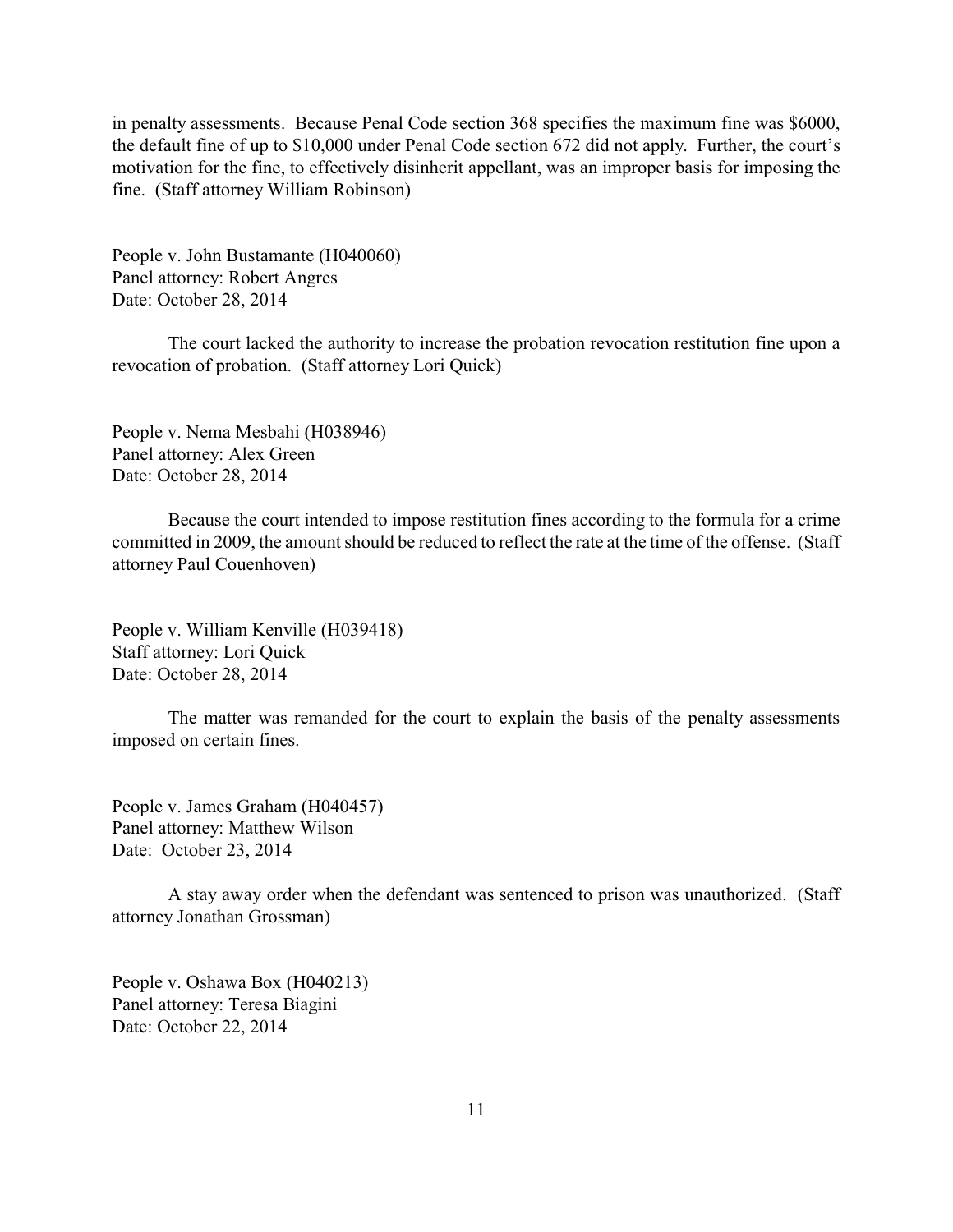A probation condition not to possess a dangerous or deadly weapon was modified to require knowledge. (Staff attorney Patrick McKenna)

People v. Felipe Chavez (H040499) Staff attorney: Paul Couenhoven Date: October 21, 2014

Probation conditions to stay away from the victims or their residences or places of work was amended to require knowledge.

People v. Isidro Quintana (H38900) Panel attorney: Jin Kim Date: October 21, 2014

A fine must be stricken because it was not orally imposed by the court. Additionally, the court was required to award presentence conduct credits. (Staff attorney Dallas Sacher)

People v. Nan Wu (H039303) Panel attorney: D.T. Rogers Date: October 16, 2014

Appellant was convicted of grand theft, and probation was denied. There was insufficient evidence of an ability to pay the presentence investigation report fees, and the order not to contact the victim was unauthorized. (Staff attorney Vicki Firstman)

People v. Augustine Salvatierra (H040338) Staff attorney: Paul Couenhoven Date: October 9, 2014

Conditions of probation concerning drugs and alcohol were modified to require knowledge.

People v. Juan Lazaro (H040618) Staff attorney: Paul Couenhoven Date: October 7, 2014

Probation conditions concerning alcohol and gang-related material and activity were modified to require knowledge.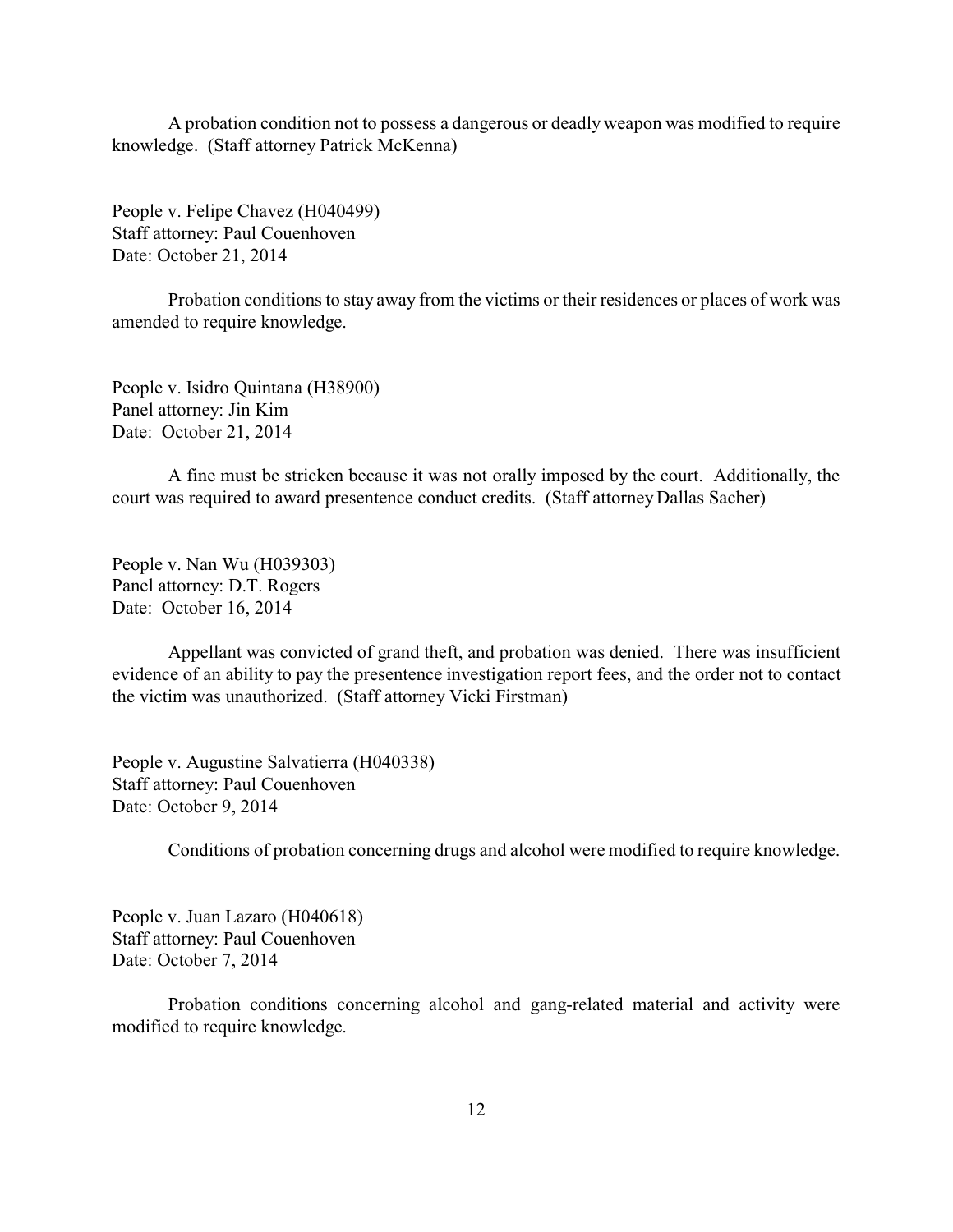People v. Randy Reyes (H039587) Panel attorney: Sara Coppin Date: October 7, 2014

The court miscalculated the amount of presentence credits. (Staff attorney Jonathan Grossman)

People v. Riding (H040633) Staff attorney: Sharon Fleming Date: September 29, 2014

Conditions of probation were modified to avoid vagueness and overbreadth concerning whom appellant is allowed to date, possession of pornographic material, and access to a computer. (Staff attorney Paul Couenhoven)

People v. Michael Garza (H038840) Staff attorney: Paul Couenhoven Date: September 26, 2014

A condition of probation not to possess illegal drugs was modified to require knowledge.

People v. Saragoza Sanchez (H038294) Panel attorney: Robert Angres Date: September 26, 2014

Appellant was charged with attempted robbery with a gang enhancement under Penal Code section 186.22, subdivision (b)(4). It, however, did not apply. Respondent argued subdivision (b)(1)(B) of section 186.22 applied, but the court held it was never alleged or found true by the jury. (Staff attorney Lori Quick)

People v. Joshua Bacci (H039954) Panel attorney: Julia Spikes Date: September 24, 2014

Appellant was convicted of receiving stolen property. The court imposed a \$10 theft fine and penalty assessments under Penal Code section 1202.5. The fine was unauthorized because section1202.5 does not list receiving stolen property. (Staff attorney Paul Couenhoven)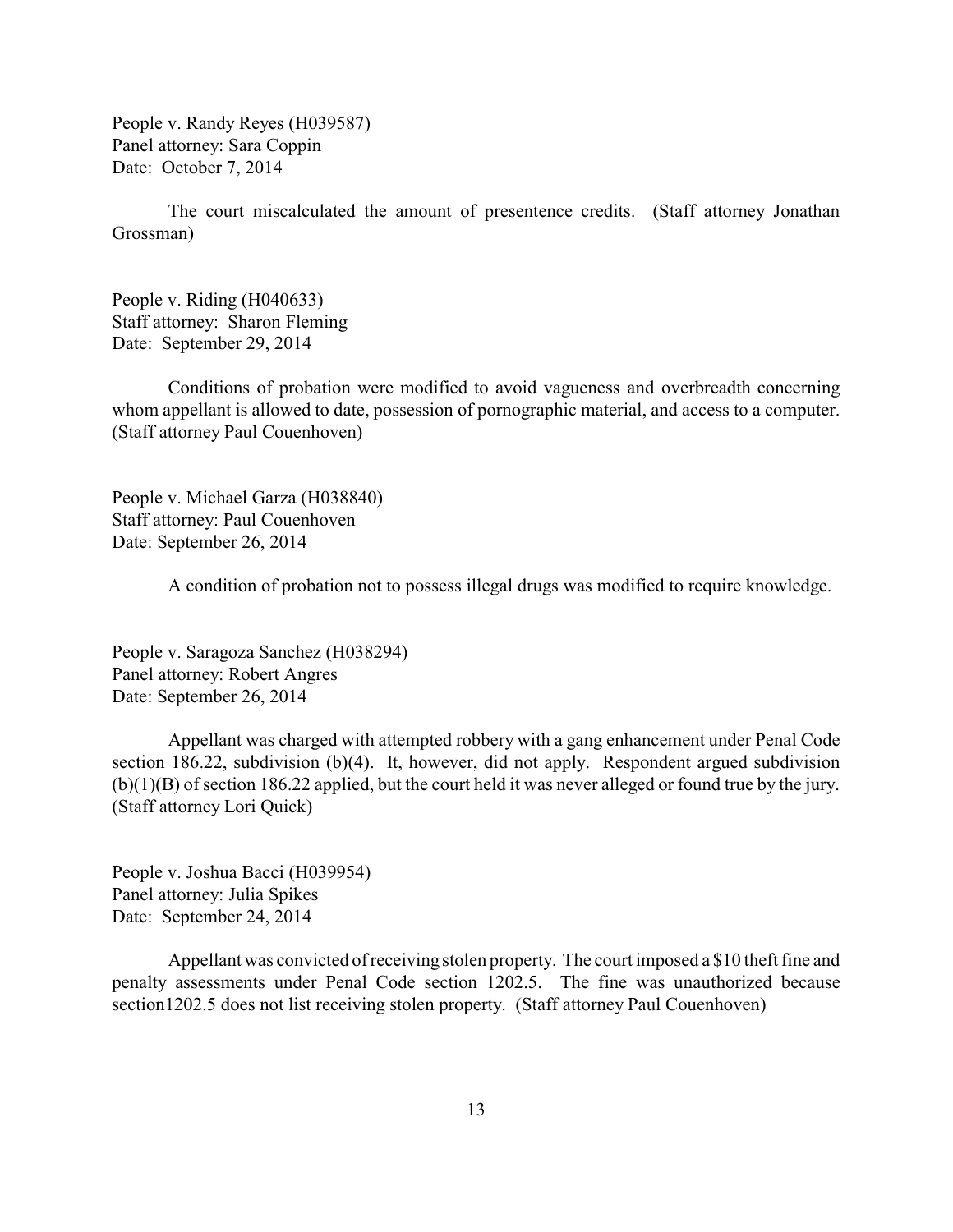People v. Eric Watson (H039914) Panel attorney: Jenny Huang Date: September 24, 2014

A probation condition not to possess intoxicants, alcohol, or controlled substances was modified to require knowledge. (Staff attorney Lori Quick)

People v. Felicia Cruz (H040139) Staff attorney: Lori Quick Date: September 23, 2014

A condition of probation to stay away from the victim was modified to specify who it was, and a condition not to possess burglary tools was modified to require knowledge of what was prohibited.

People v. Romeo Alvarez Staff attorney: Patrick McKenna Date: September 18, 2014

Conditions of probation not to possess a weapon or possess or consume marijuana were modified to require knowledge.

yIn re Evelyn G. (H041062) Panel attorney: Dena Young Date: September 9, 2014

The matter was remanded for the court to determine if the crime was a misdemeanor or a felony. Further, conditions of probation concerning a stay away order and to not possess paraphernalia were modified to require knowledge.

In re Gabriel C. (H039538) Panel attorney: Eileen Manning-Villar Date: September 5, 2014

The court of appeal found that not permitting the minor to move without approval of the probation officer impermissibly delegated judicial authority to probation. The condition was modified to require approval of the court. Further the condition not to possess a deadly weapon was modified to avoid vagueness problems. (Staff attorney Lori Quick)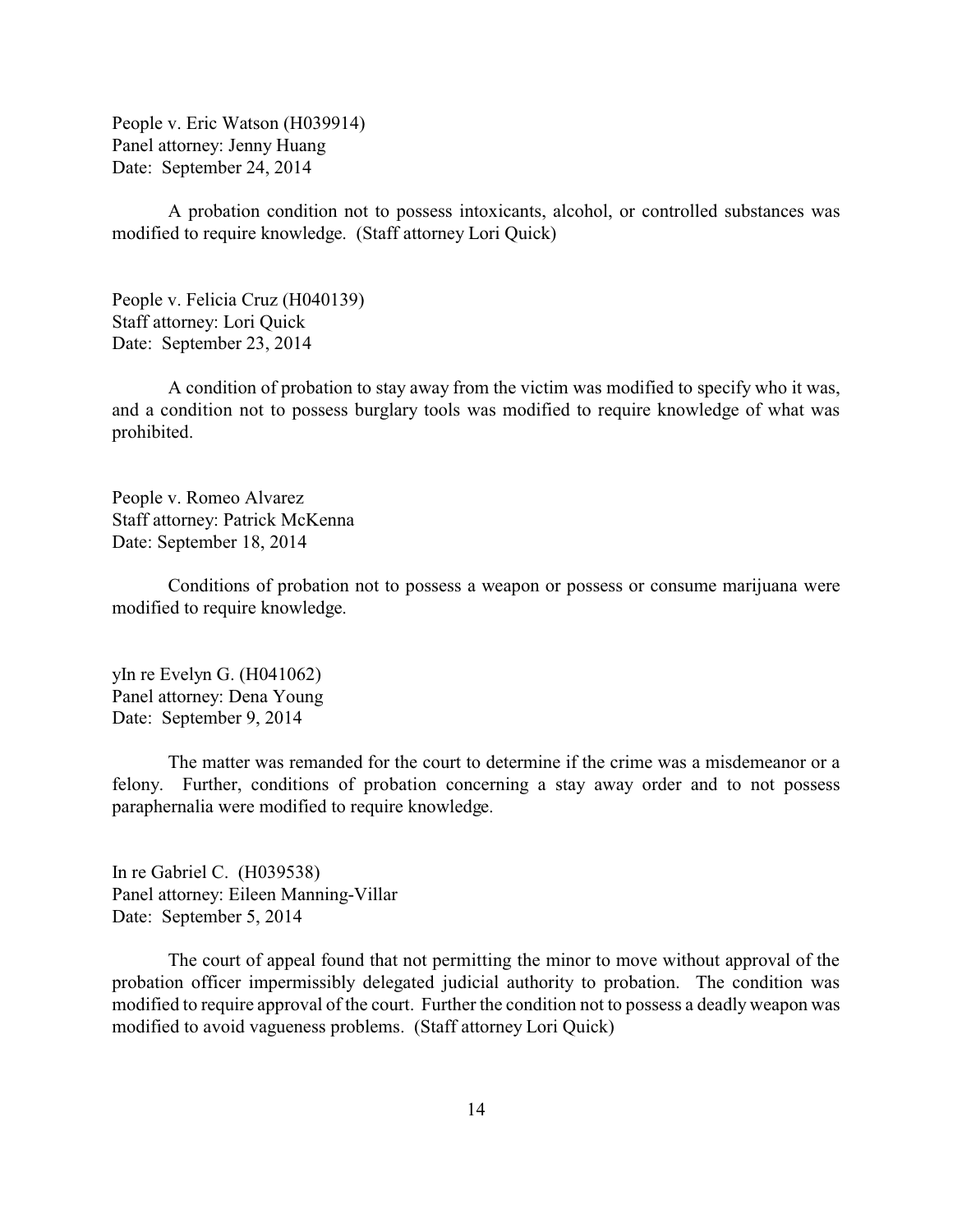People v. Gordon MacDonald (H040267) Panel attorney: Alissa Bjerkhoel Date: September 5, 2014

A probation condition not to be in a place where alcohol is the chief item of sale was modified to avoid vagueness problems. (Staff attorney Patrick McKenna)

People v. Davis Mendez (H039651) Panel attorney: Jonathan Berger Date: August 29, 2014

The court erred in using the current formula for setting the restitution fine for a crime occurring in 2012. (Staff attorney Vicki Firstman)

People v. Lillian Ayon (H039900) Staff attorney: Jonathan Grossman Date: August 29, 2014

To the extent the minute order states the court was imposing a probation violation restitution fine, it must be corrected because the court never orally pronounced such a fine at sentencing.

People v. Grant Wilson (H040313) Panel attorney: Maggie Shrout Date: August 21, 2014

Drug conditions of probation were modified to require knowledge. (Staff attorney Lori Quick)

People v. Christopher Morones (H039945) Panel attorney: Richard Boire Date: August 21, 2014

A condition of probation not to have access to police scanners was modified to require knowledge. A condition of probation, which the court orally indicated it was not going impose, must be stricken from the minute order. (Staff attorney Paul Couenhoven)

People v. Huy Le (H040151 Panel attorney: Alan Siraco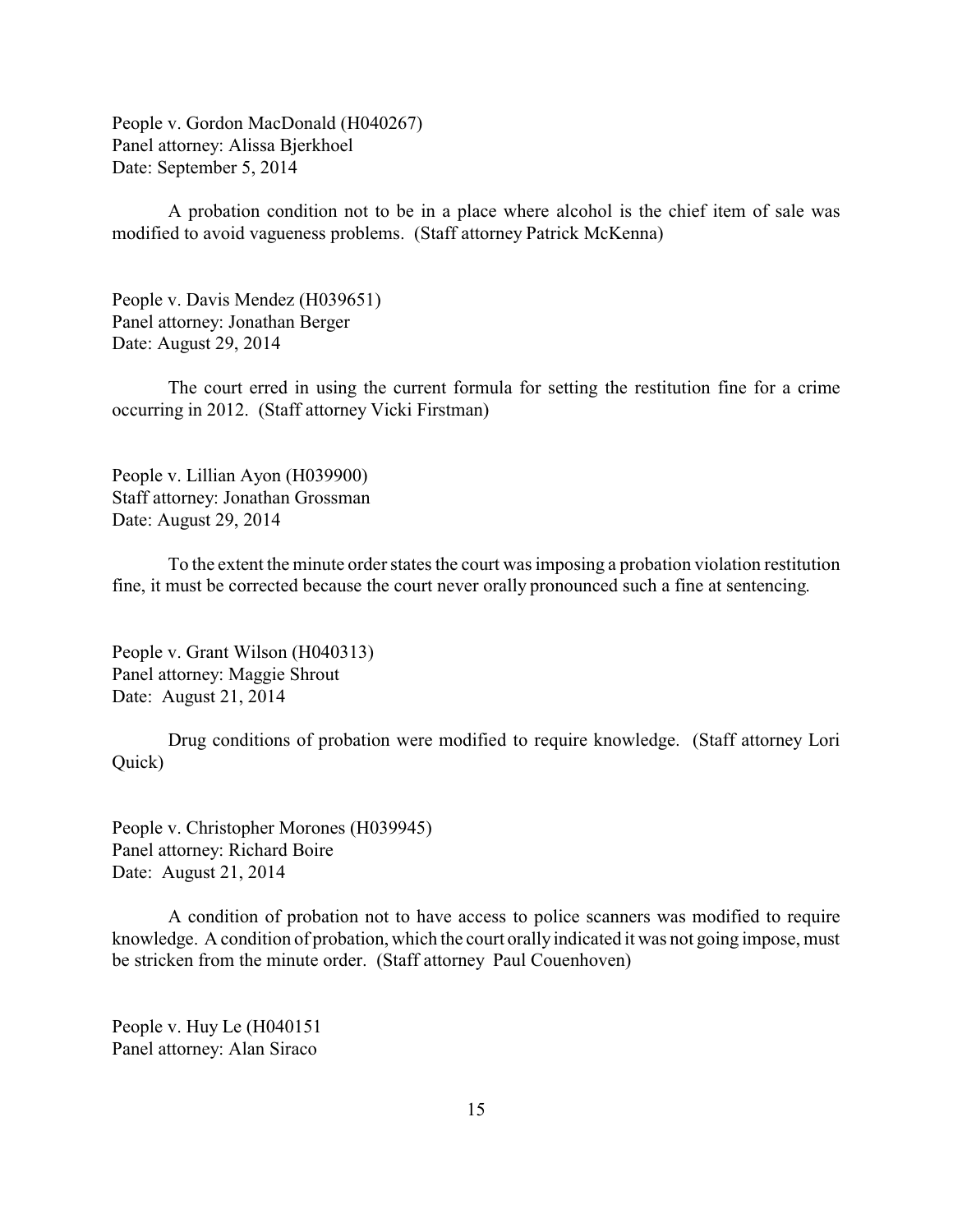Date: August 8, 2014

Although the abstract of judgment lists a \$3600 restitution fine, the court never orally pronounced one. The matter was remanded for the court to determine the proper amount of the restitution fine. (Staff attorney William Robinson)

In re C.A. (H039846) Panel attorney: Jenny Brandt Date: August 1, 2014

The matter was remanded for the juvenile court to declare whether the offense was a felony or a misdemeanor. Further, a no contact condition of probation was modified to require knowledge. (Staff attorney Vicki Firstman)

In re Guillermo M. (H040532) Panel attorney: Sylvia Ronnau Date: July 25, 2014

The minor carried a loaded concealed firearm, and the court sustained the petition for violating Penal Code sections 25400 and 25850. The court of appeal agreed the punishment for one of the crimes must be stayed pursuant to Penal Code section 654. (Staff attorney Lori Quick)

People v. Scarlett Bowman (H040058) Staff attorney: Paul Couenhoven Date: July 24, 2014

Conditions not to use or possess alcohol or drugs were modified to require knowledge.

People v. Melisa Fernandez (H039640) Staff attorney: Patrick McKenna Date: July 24, 2014

The probation supervision fee was stricken because of insufficient evidence of an ability to pay it. Probation conditions to not contact the victim, not access the Internet, or erase the Internet history of the browser were modified to require knowledge.

People v. Dowdell and Lincoln (H037404) Panel attorneys: Eric Weaver for Dowdell, Jonathan Berger for Lincoln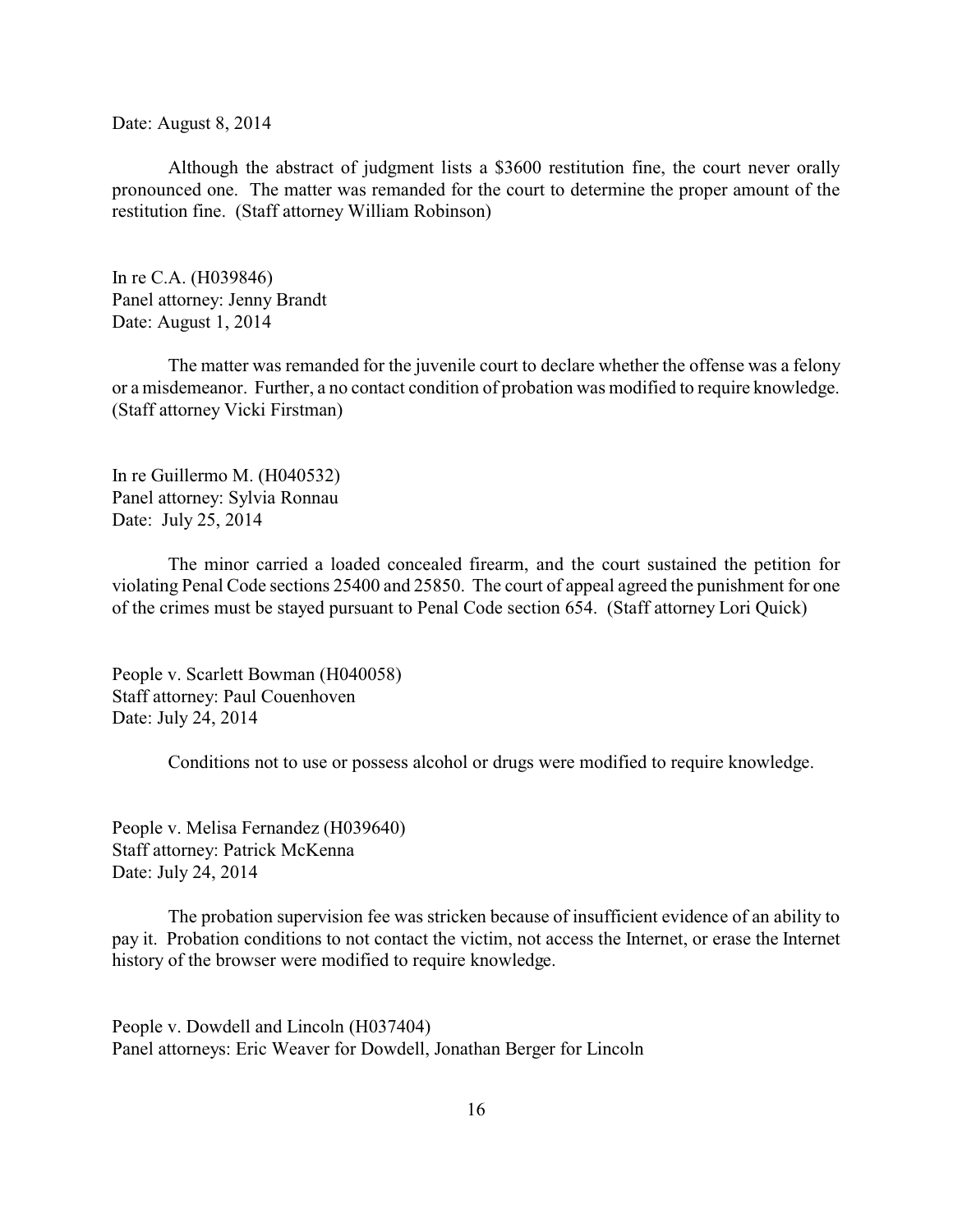Date: July 17, 2014

A jury convicted Lincoln of kidnapping for ransom or extortion in count one, kidnapping during a carjacking in count two, carjacking in count three, kidnapping for robbery in count four, and criminal threats in count five. In a published decision, the court decided the conviction for count three must be dismissed because it is a lesser included offense to count two. Further, the punishment for either count one or count two must be stayed pursuant to Penal Code section 654. Dowell was convicted of counts one and four. The punishment for count four must be stayed, as the trial court orally pronounced. The court also decided the jury was misinstructed on intimate partner battering, but it was harmless. (Staff attorney Paul Couenhoven)

People v. Povio (H039309) Panel attorney: JuNelle Harris Date: July 17, 2014

In a published decision, the court decided an order to stay 300 yards from a playground required knowledge. (Staff attorney William Robinson)

In re A.B. (H039890) Panel attorney: Ronald Dehoff Date: July 17, 2014

A minors was found to have attempted robbery and committed battery. The punishment for battery must be stayed pursuant to Penal Code section 654. Also, a minor could not be required to pay attorney fees. (Staff attorney William Robinson)

People v. Jaime Cota (H040332) Panel attorney: Jean Marinovich Date: July 10, 2014

Appellant committed a crime in 2000. The fine and penalty assessments must be reduced to reflect the amounts that existed at the time of the offense. (Staff attorney William Robinson)

People v. Virgil Dupree (H039278) Panel attorney: Brandon Douglas Date: July 8, 2014

A probation condition not to possess graffiti material was modified to require knowledge. (Staff attorney Lori Quick)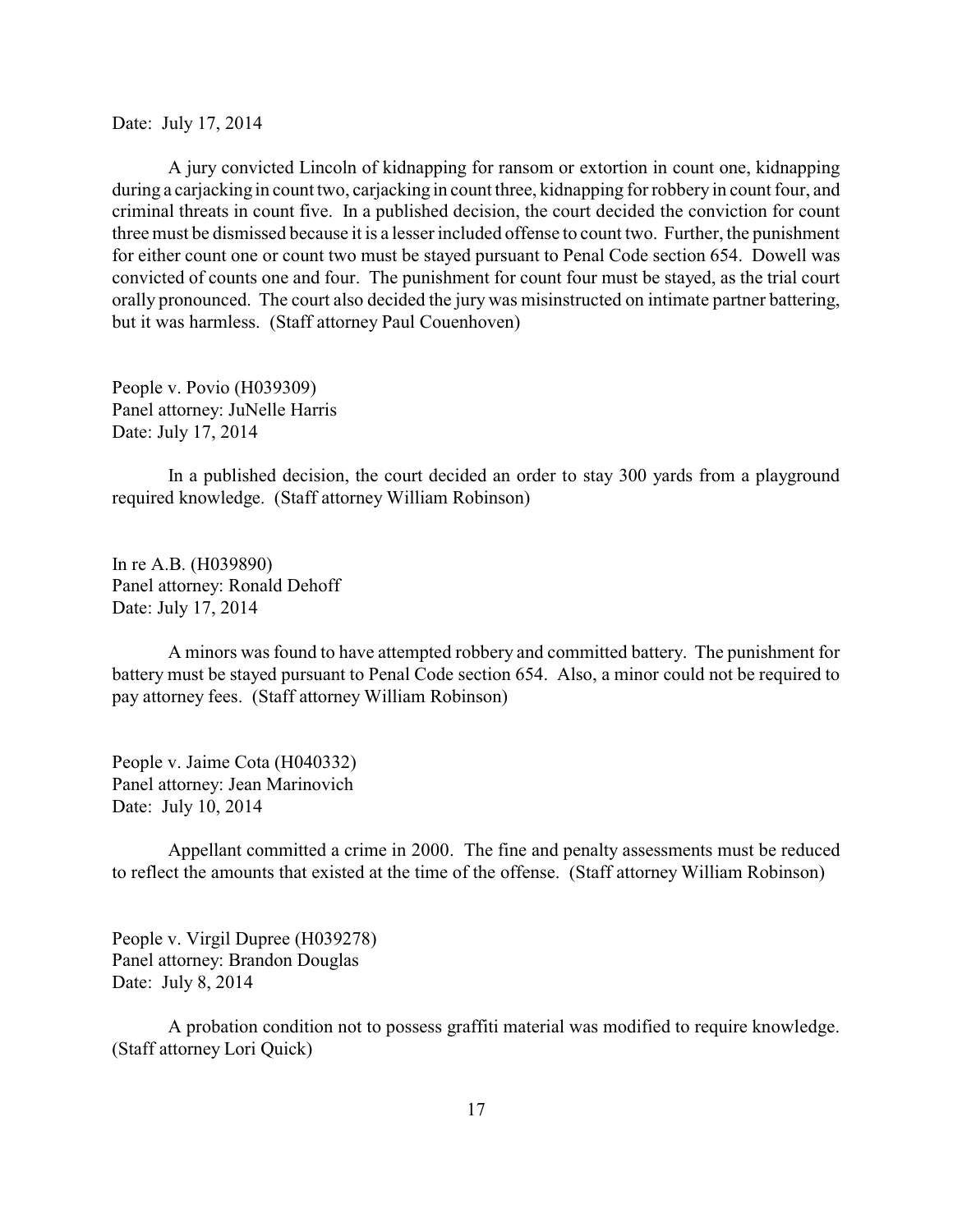People v. Michael Schultz (H040314) Staff attorney: Lori Quick Date: June 27, 2014

The court imposed a booking fee over the defendant's objection. The court of appeal remanded the matter for an ability to pay determination.

In re J.R. (H039813) Panel attorney: Alissa Bjerkhoel Date: June 27, 2014

Probation conditions not to possess an incendiary device and to have no contact with the victim were modified to avoid problems with vagueness and overbreadth. The minute order of the dispositional hearing was corrected to indicate that the minor did not admit one of the counts. (Staff attorney William Robinson)

In re D.D. (H040161) Panel attorney: Rachel Sussman Date: June 27, 2014

The matter was remanded for the court to determine if a wobbler was a felony or a misdemeanor. Further, the court needed to modify or clarify conditions of probation to stay away from school campuses and to not possess paraphernalia. (Staff attorney Paul Couenhoven)

People v. Paul Gomez (H039952) Staff attorney: Patrick McKenna Date: June 24, 2014

Appellant pled no contest to two counts on condition that an enhancement and two other counts be dismissed, and he was placed on probation. The court erred in forgetting to dismiss the enhancement. Also conditions of probation not to possess a firearm and not to contact the victim were modified to require knowledge.

 People v. Antonio Esquivel (H039949) Panel attorney: Randy Kravis Date: June 24, 2014

A condition to stay away from courthouses was modified to avoid problems with vagueness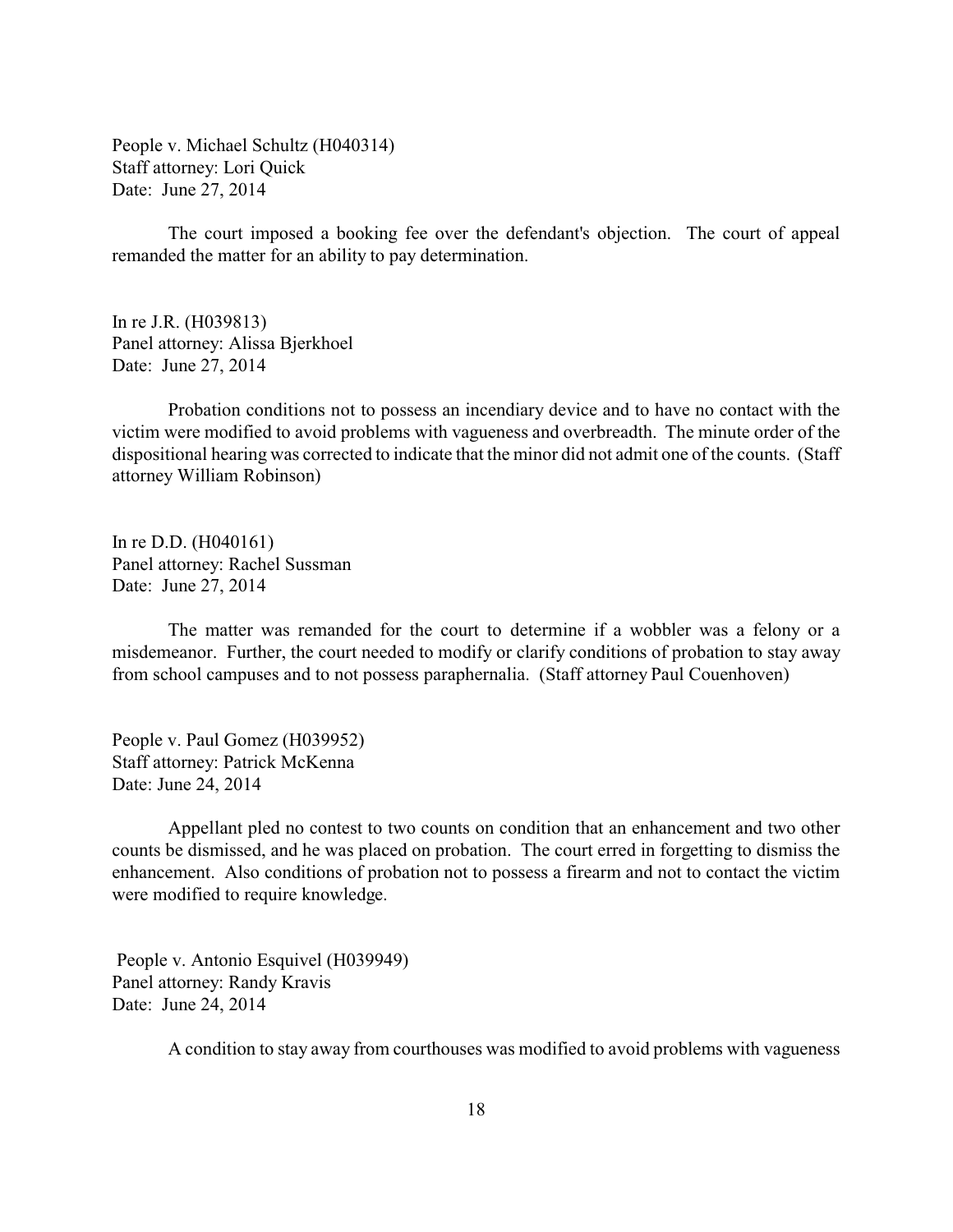and overbreadth. (Staff attorney Vicki Firstman)

People v. John Sorenson (H039803) Panel attorney: Teresa Biagini Date: June 19, 2014

Appellant was convicted of hit and run with injury. The court awarded more than \$225,000 in victim restitution. Trial counsel was ineffective for not challenging the award because the court should have set the amount to be the medical expenses paid, not the medical expenses billed. (Staff attorney William Robinson)

People v. Jose Zapien (H039878) Panel attorney: Paul Kleven Date: June 17, 2014

A gang condition of probation not to possess a cell phone, pager, or mobile device was stricken because it was not orally ordered by the court. Another condition of probation not to possess or display gang indicia or tattoos was modified to require knowledge and not to require that any current tattoos be removed. (Staff attorney Paul Couenhoven)

People v. Gabriel Martinez (H039398) Staff attorney: Patrick McKenna Date: June 6, 2014

As part of a published decision, the court of appeal held trial counsel was ineffective for not objecting to the sentencing court using the wrong amount in the formula for calculating the restitution fine.

People v. Mark Kuchler (H038371) Panel attorney: Jennifer Sheetz Date: June 5, 2014

The order to stay away from the victim was modified to avoid problems with vagueness and overbreadth. (Staff attorney Paul Couenhoven)

In re Gary F. (H039701) Panel attorney: Victoria Schultz Date: May 30, 2014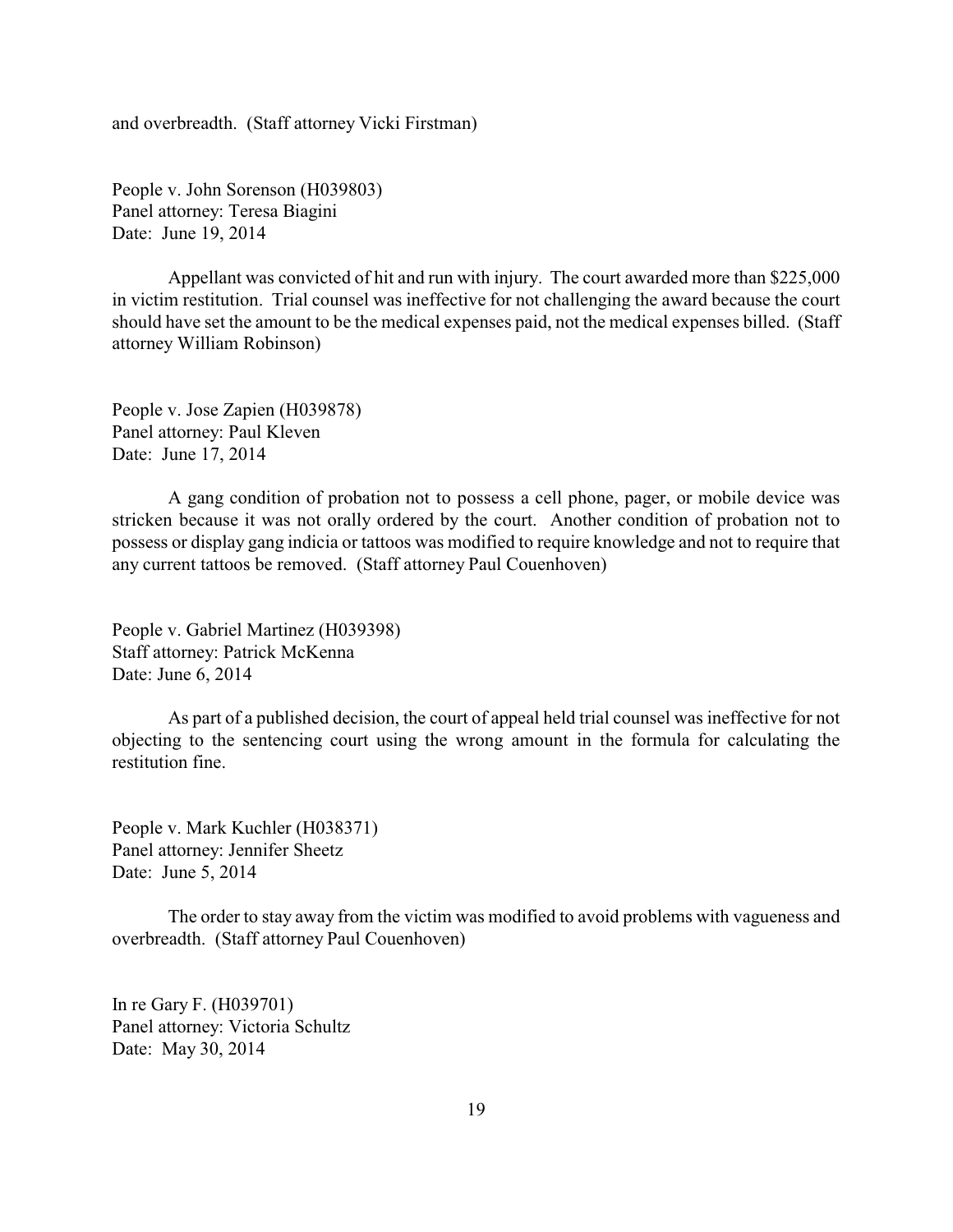The juvenile court did not have the authority to order the minor to pay attorney fees, even if he was 18 years old at the time of the order. (Staff attorney William Robinson)

People v. David Gomez (H040082) Staff attorney: Lori Quick Date: May 28, 2014

Appellant was convicted of domestic violence. He objected to certain conditions of probation as being unreasonable. The court of appeal agreed that the conditions he not consume alcohol, undergo drug testing, and participate in drug counseling was unsupported by the evidence and not reasonably related to the offense or his background.

In re Z.B. (H040103) Panel attorney: Dena Young Date: May 23, 2014

A condition of probation not to possess surveillance equipment was modified to require knowledge. (Staff attorney Patrick McKenna)

People v. Michael Grayson (H039089) Staff attorney: Vicki Firstman Date: May 22, 2014

Appellant was convicted of several crimes with three strikes and received 25 years to life for each one, plus enhancements. The court erred in finding two prior serious felonies to be true because they were not brought and tried separately. The court also erred in imposing the punishment for serious prior felonies in connection to three charges where it was never alleged. Finally, the abstract of judgment must be corrected to show that the serious felony convictions did not apply to some of the charges where they were never imposed by the court.

People v. Scott (H038448) Panel attorney: Eric Weaver Date: May 22, 2014

The defendant was convicted of sex offenses occurring in 2006. The court erred in imposing an AIDS education fine because it did not apply to the conviction. It erred in imposing a \$300 sex registration fine because it was \$200 at the time of the offense. It erred in imposing 300% in penalty assessments because it was lower at the time of the offense. Trial counsel was ineffective for not objecting to setting the restitution fine at \$240, when the court intended to impose the statutory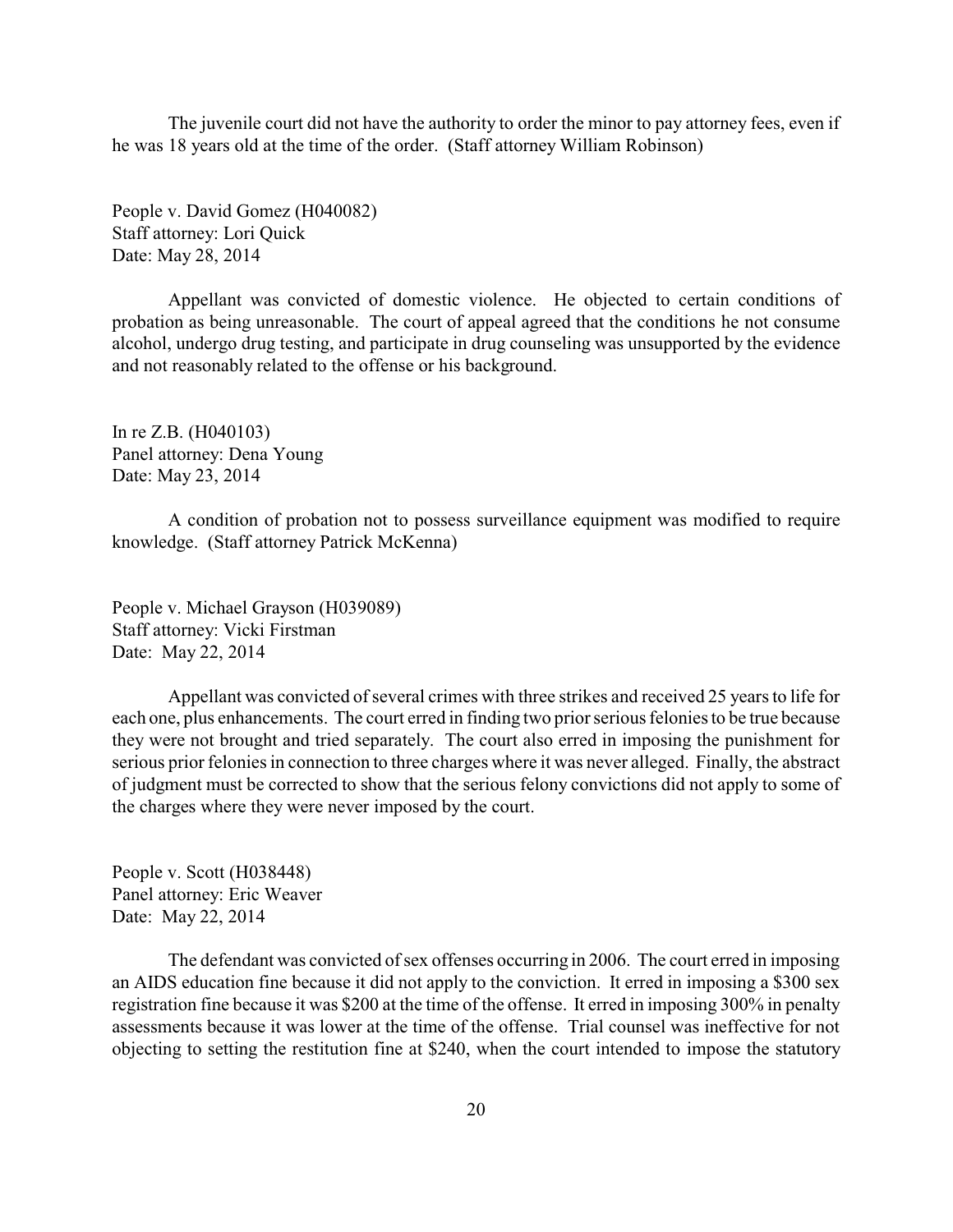minimum, because the amount was lower at the time of the offense. (Staff attorney Jonathan Grossman)

People v. Deng (H038016) Panel attorney: Susannah McNamara Date: May 22, 2014

Conditions of probation to stay away from the victim and concerning the Internet were modified to require knowledge. (Staff attorney Vicki Firstman)

People v. Aragon (H039880) Staff attorney: Jonathan Grossman Date: May 21, 2014

Conditions of probation concerning possession of pornography and use of the Internet were modified to require knowledge.

People v. Andy Acosta (H038983) Panel attorney: Robert Derham Date: May 21, 2014

Appellant was convicted of domestic violence and sentenced to probation. The court imposed a women's shelter fee and a domestic violence fee. However, the fees are permitted if the defendant is placed on probation, so they were stricken. (Staff attorney Paul Couenhoven)

People v. Bryan Martin (H039805) Panel attorney: David Morse Date: May 20, 2014

Appellant was convicted of a robbery and a petty theft. He then escaped from the jail and committed a burglary. The court agreed he was not awarded sufficient presentence credits in the petty theft case. It also found that although he could be deprived of good conduct credits for his escape, the matter needed to be remanded before the court could deprive him of his work time credits. (Staff attorney William Robinson)

In re A.L. (H039489) Panel attorney: Stanley Radtke Date: May 20, 2014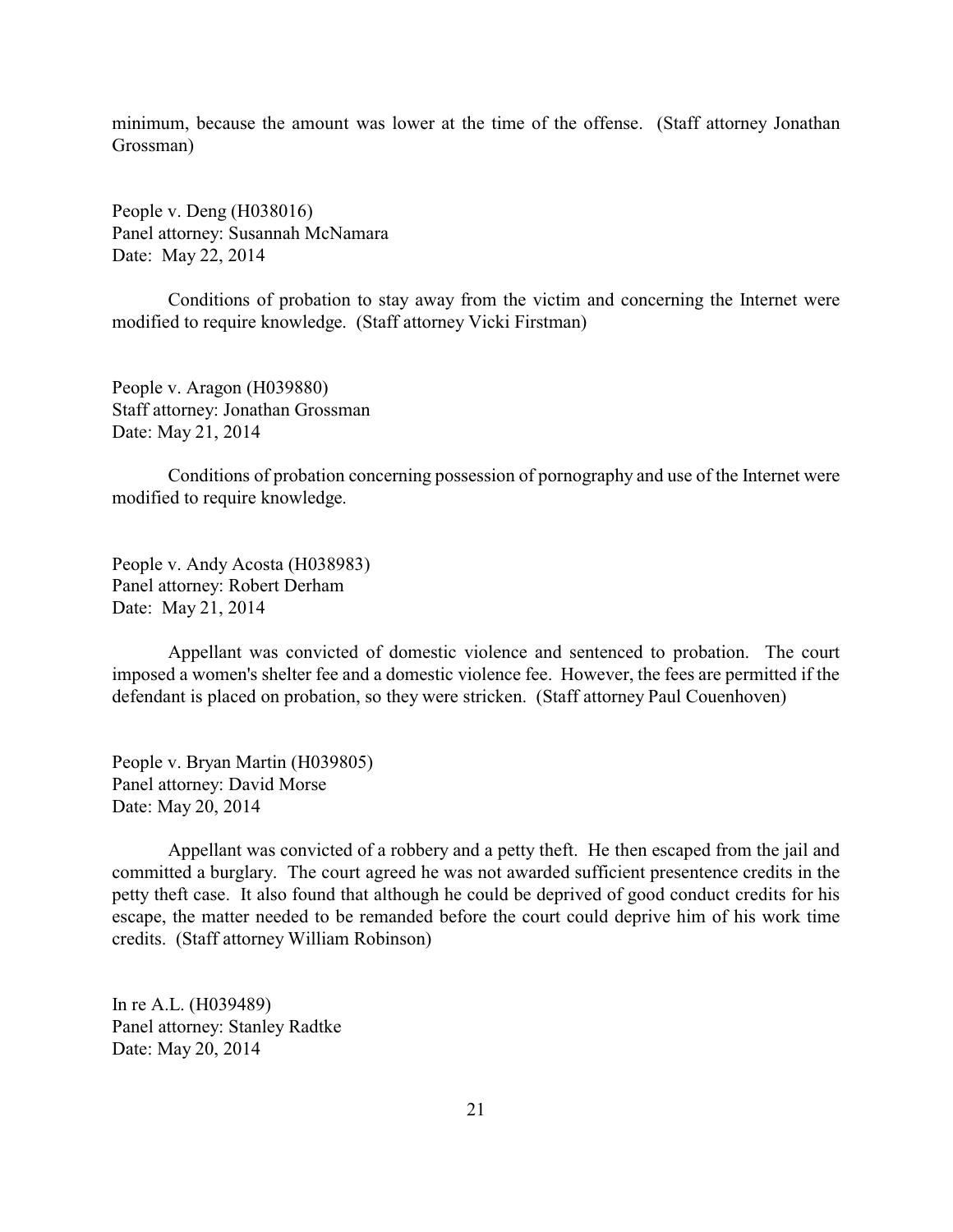Conditions of probation to stay away from the victim and to stay away from schools were modified to avoid problems with overbreadth or vagueness. (Staff attorney Vicki Firstman)

In re R.C. (H040192) Panel attorney: Eileen Manning-Villar Date: May 14, 2014

The matter was remanded for the court to correctly calculate predispositional credits. (Staff attorney Jonathan Grossman)

In re W.A. (H039924) Panel attorney: Dena Young Date: May 13, 2014

The juvenile court found appellant committed auto theft and received a stolen motor vehicle. The matter was remanded to determine if the offenses were felonies or a misdemeanors. (Staff attorney Vicki Firstman)

People v. Robert Gidding Panel attorney: Bart Scott Date: May 8, 2014

The court decided the punishment for assault must be stayed in lieu of the punishment for robbery. (Staff attorney William Robinson)

People v. Consuelo Diaz (H038766) Panel attorney: Carlo Rolando Date: May 6, 2014

The court remanded the matter for a new hearing to determine appellant's ability to pay probation supervision fees. (Staff attorney Jonathan Grossman)

People v. Dennis McGuire Panel attorney: Scott Handleman Date: May 5, 2014

When appellant pled, the court promised it would not impose a booking fee, but a booking fee was imposed at sentencing. The court of appeal agreed it must be stricken in order to comply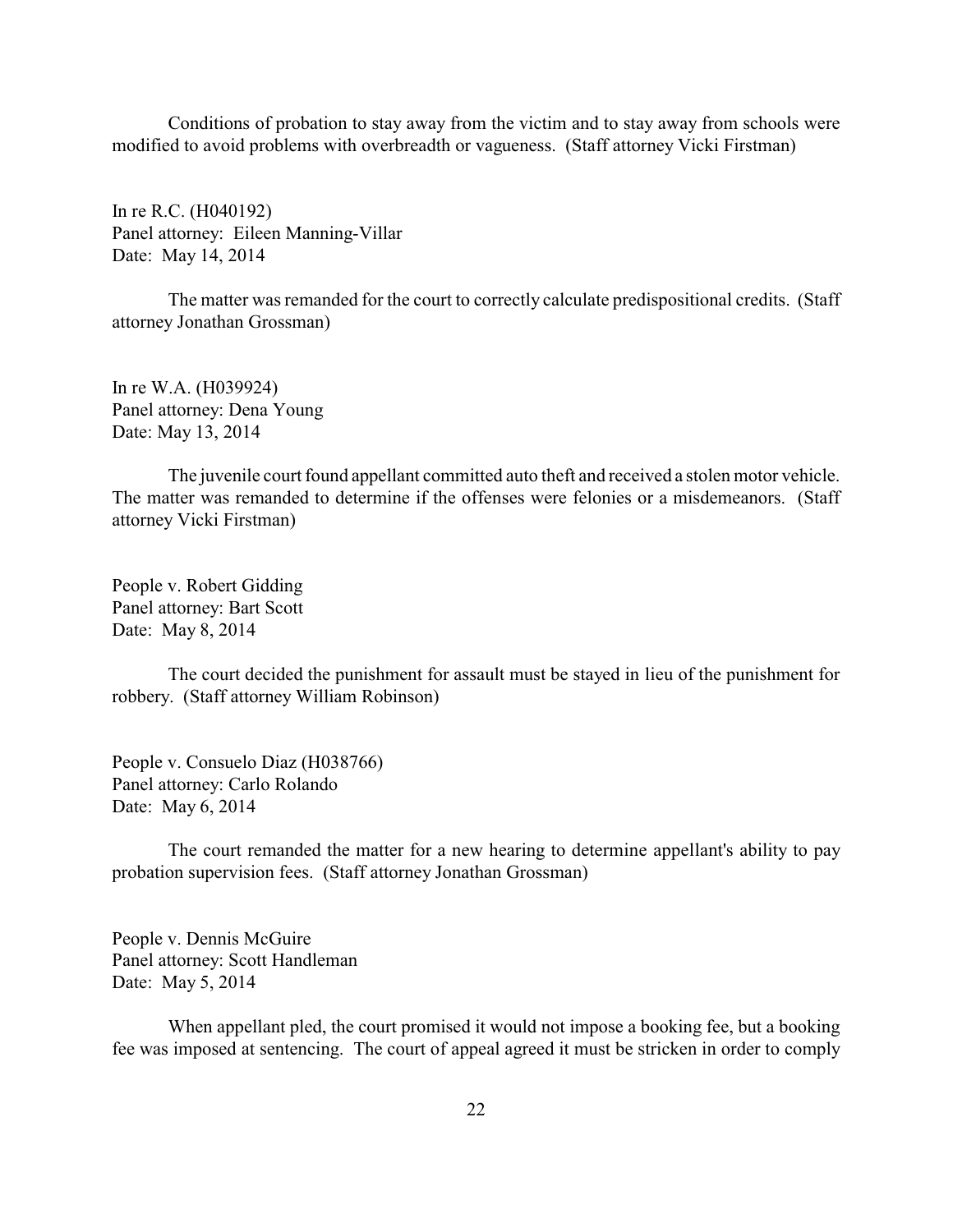with the plea bargain. (Staff attorney Jonathan Grossman)

In re F.M. (H0389667) Panel attorney: Maggie Shrout Date: May 2, 2014

The court order to stay away from young minors was modified to require knowledge. (Staff attorney Paul Couenhoven)

In re O.C. (H039645) Panel attorney: Eileen Manning-Villar Date: May 2, 2014

Three conditions of probation were modified to avoid constitutional concerns. The requirement that appellant notify the probation officer before changing his residence was modified to permit his parents to change there address. A condition not to associate with certain people was modified to require knowledge. A curfew condition was modified to specify when he was allowed out of the home in the morning. (Staff attorney William Robinson)

People v. Adrian Rosales (H039068) Panel attorney: Lydia De La Torre Date: May 2, 2014

A condition not to possess controlled substances was modified to require knowledge. A condition to stay away from those who use controlled substances was modified to permit associating with those who use drugs with a prescription. The assessment of the drug lab fee and penalty assessments was reversed for the court to clarifyhow the amount was calculated. (Staff attorneyLori Quick)

People v. Freddie Mendoza (H040209) Panel attorney: Jill Kent Date: May 2, 2014

A probation supervision fee was unauthorized when the defendant was placed on mandatory supervision. (Staff attorney Lori Quick)

People v. Pablo Camacho (H038705) Staff attorney: Paul Couenhoven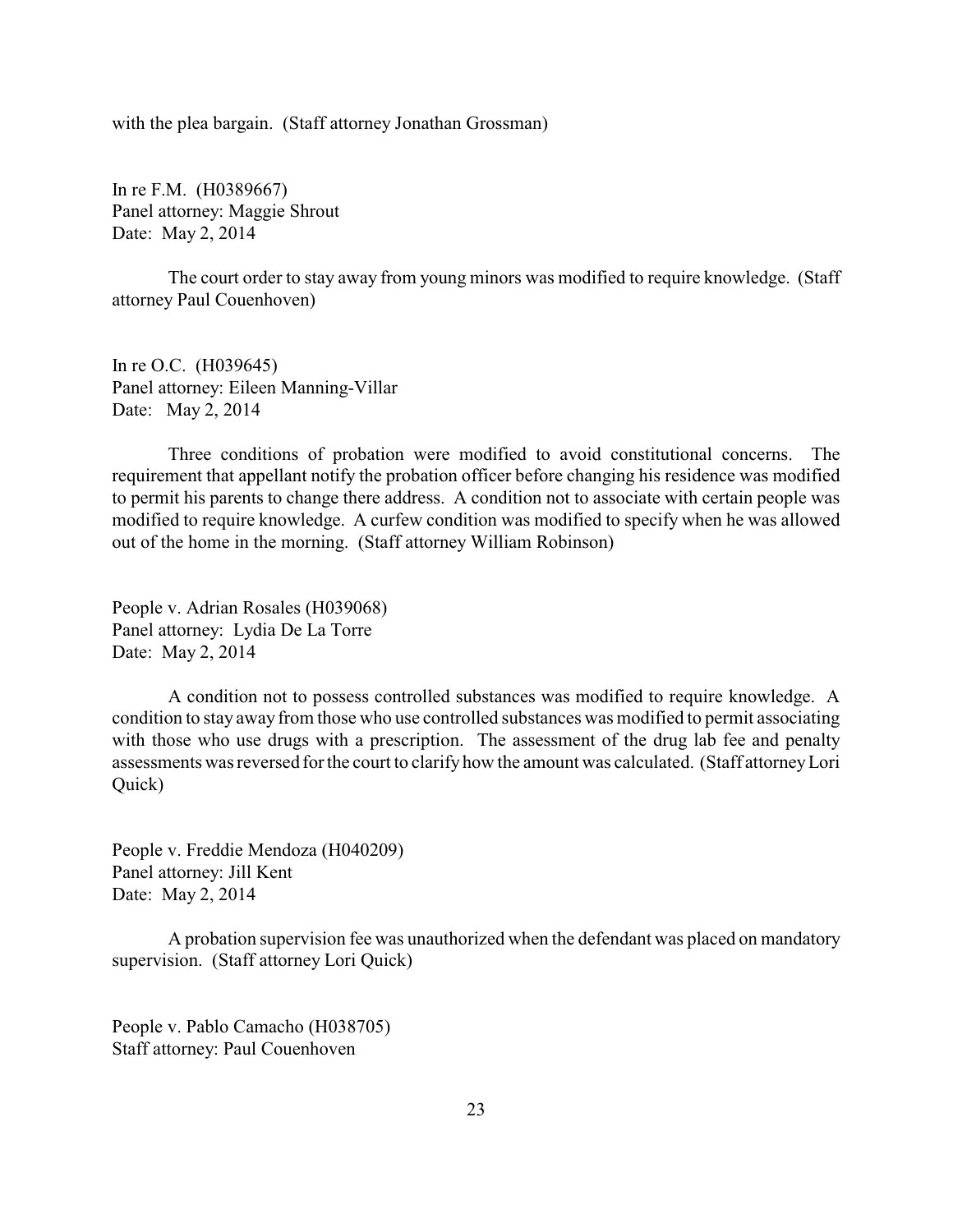Date: April 29, 2014

The court erred in imposing the upper term of eight years for a violation of Penal Code section 245, subdivision (c), because the upper term is five years. The court was also required to impose one-third of the punishment for an enhancement attached to a subordinate term. Finally, the punishment for making criminal threats must be stayed pursuant to Penal Code section 654 in lieu of the punishment for dissuading the witness.

People v. Jose Gaspar (H039761) Panel attorney: Joseph Shipp Date: April 28, 2014

The court imposed three years for a great bodily injury enhancement and ten years for a gang enhancement attached to a violent felony. The conviction was a violent felony because of the great bodily injury enhancement. The court could not impose both punishments. Because the punishment was being reduced, the restitution fines, which were assessed according to the formula in Penal Code section 1202.4, must be reduced. Finally, the minute order of the sentencing hearing and the abstract of judgment must be amended to delete a reference to a waiver of appellate rights, because there was no such waiver. (Staff attorney William Robinson)

People v. Klatt (H038755) Panel attorney: Maggie Shrout Date: April 23, 2014

The court decided in a published decision that a mandatory condition of probation to waive the right against self-incrimination while undergoing polygraph testing was unconstitutional and to waive the psychotherapist privilege while undergoing counseling was overbroad. This decision is consistent with another published decision, People v. Friday(Mar. 27, 2014,H039404) and disagrees with another Sixth District published decision, People v. Garcia (Mar. 21, 2014, H039603). Further, a condition not to socialize with any person with physical custody of a minor without the probation officer's approval was vague and overbroad. (Staff attorney Jonathan Grossman)

People v. Joe Martinez (H039273) Panel attorney: Paul Carroll Date: April 21, 2014

The court miscalculated penalty assessments because it failed to take into account that the crimes were committed when the assessments were lower. (Staff attorney Paul Couenhoven)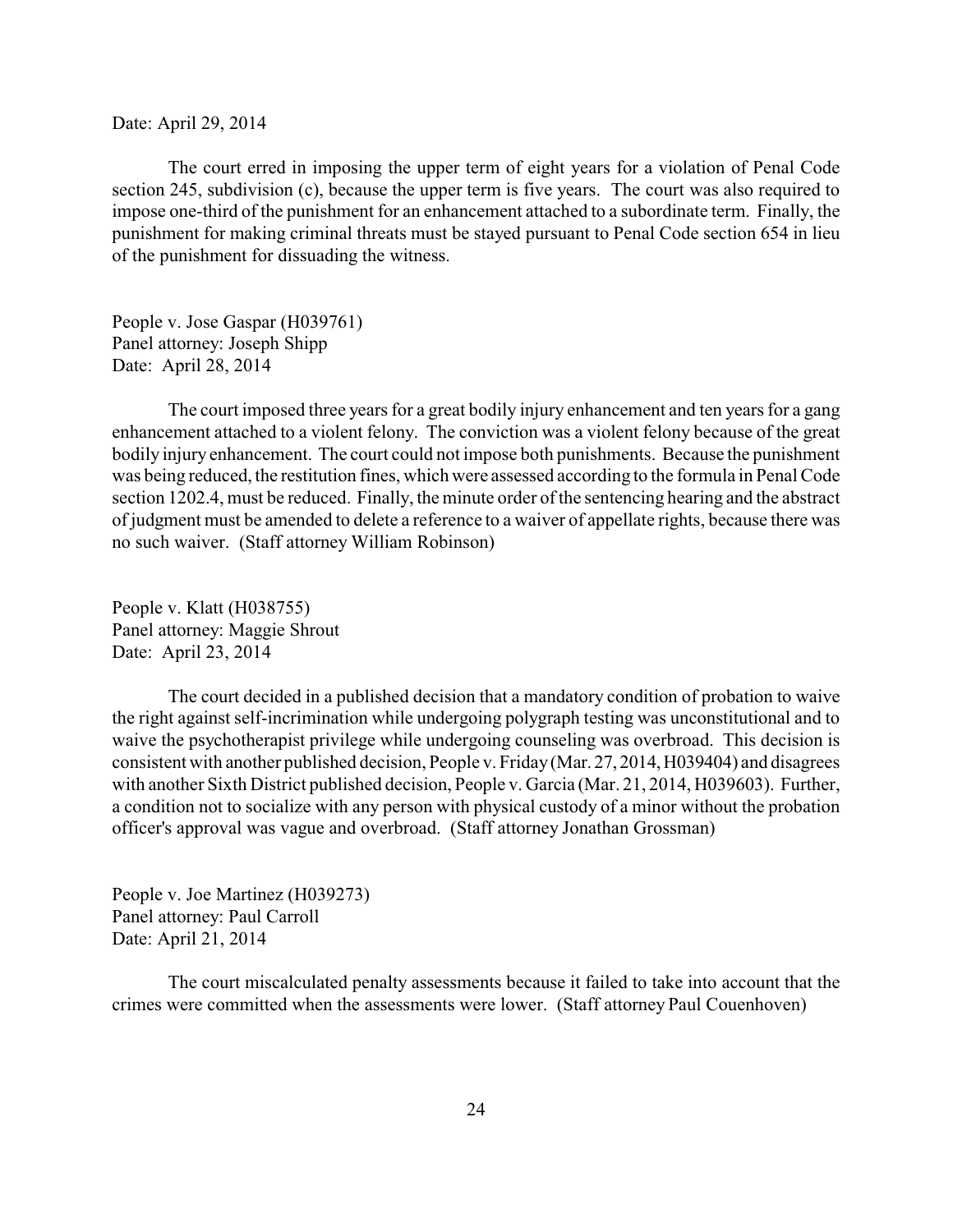In re J.D. (H039960) Panel attorney: Siri Shetty Date: April 18, 2014

The court lacked the authority to place the minor at DJJ because his most recent offenses were not qualifying offenses. (Staff attorney Paul Couenhoven)

People v. Friday (H039404) Staff attorney: Lori Quick Date: March 27, 2014

The court decided in a published decision that a mandatory condition of probation to waive the right against self-incrimination while undergoing polygraph testing was unconstitutional. The court disagrees with another Sixth District published decision, People v. Garcia (Mar. 21, 2014, H039603). Some other conditions of probation were modified to require knowledge.

In re N.H. (H039258) Panel attorney: Jasmine Patel Date: March 27, 2014

The minor was convicted of vehicular manslaughter and DUI with injury with several enhancements for personally inflicting great bodily injury. The matter was remanded for a new dispositional hearing because the court failed to determine if the offenses were misdemeanors of felonies, erroneously imposed a great bodily injury enhancement for a victim who was the subject of the manslaughter, and miscalculated the maximum confinement time. (Staff attorney Jonathan Grossman)

People v. Louis Salazar (H038292) Panel attorney: Alex Coolman Date: March 27, 2014

Appellant was convicted of murder for a crime that occurred in 1977. The court erred in denying presentence credits and imposing a restitution fine based on statutes that did not exist at the time of the crime. (Staff attorney Jonathan Grossman)

People v. Raul Ramirez (H038462) Panel attorney: Sharon Fleming Date: March 19, 2014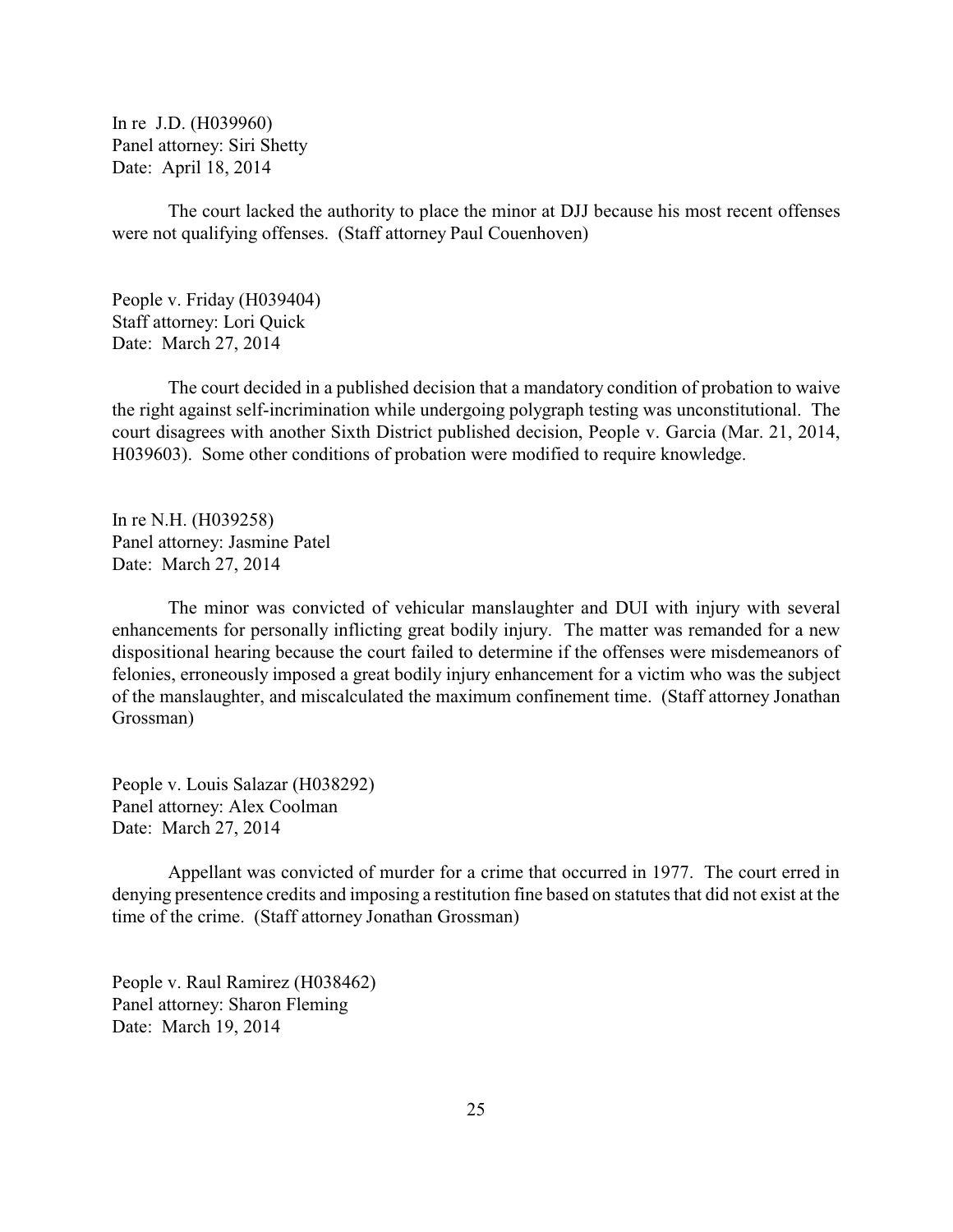Penal Code section 4019 provides for four days of presentence credits for every two days in custody when the crime is committed on or after October 1, 2011. In a published decision, the court of appeal held this provision applies when some of the crimes are committed before the date but others are committed afterward. (Staff attorney Paul Couenhoven)

People v. Richard Garcia (H039043) Panel attorney: Ron Boyer Date: March 19, 2014

The court imposed concurrent sentences for attempted criminal threats and for batteryagainst a cohabitant. The court of appeal agreed that the punishment for the latter must be stayed pursuant to Penal Code section 654. (Staff attorney Lori Quick)

In re C.V. (H039230) Panel attorney: Carrie Kojimoto Date: March 19, 2014

A condition of probation to stay away from gang members was stricken when there was no history of gang involvement. (Staff attorney William Robinson)

People v. Castro (H039283) Staff attorney: William Robinson Date: March 12, 2014

Conditions of probation not to use or possess alcohol or drugs or be where they are sold, not to be within 100 yards of the victim, and not to possess burglary tools were modified to require knowledge.

People v. Roy Gordon (H039553) Staff attorney: Lori Quick Date: March 11, 2014

A condition of probation not to use or possess alcohol or drugs or be where they are sold was modified to require knowledge.

In re Edward F. (H039809) Panel attorney: William White Date: March 7, 2014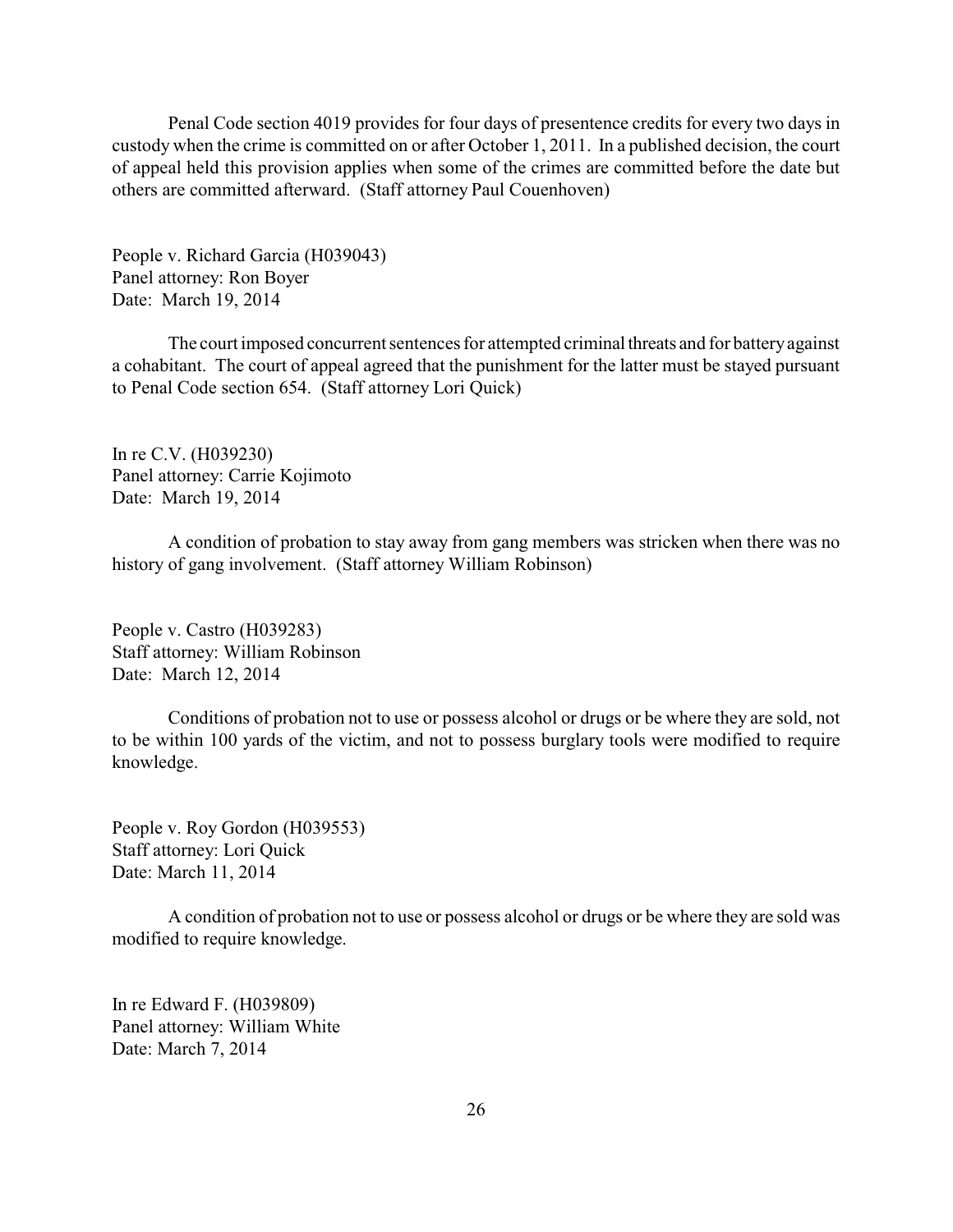The minor was adjudicated for committing a crime that was a wobbler. The matter was remanded for the court to determine if it were a felony or a misdemeanor. (Staff attorney Lori Quick)

In re J.Q. (H039905) Panel attorney: Gunnar Rosenquist Date: March 7, 2014

The minor was adjudicated for committing a crime that was a wobbler. The matter was remanded for the court to determine if it were a felony or a misdemeanor. (Staff attorney Lori Quick)

People v. Richard Miller (H039406) Staff attorney: Paul Couenhoven Date: March 7, 2014

There was insufficient evidence to support part of the order for restitution.

People v. Edgar Ferrer (H039169) Panel attorney: Eileen Rice Date: February 28, 2014

The superior court was required to calculated presentence conduct credits. (Staff attorney Jonathan Grossman)

People v. Charles Peotter (H038909) Panel attorney: Patricia Watkins Date: February 28, 2014

Calculation of the restitution fine according to the statutory formula was error when the court relied on an increase in the formula enacted after the commission of the crime. (Staff attorney William Robinson)

People v. Hicks (H038821) Staff attorney: Lori Quick Date: February 25, 2014

Due to concerns for vagueness and overbreadth, conditions of probation requiring appellant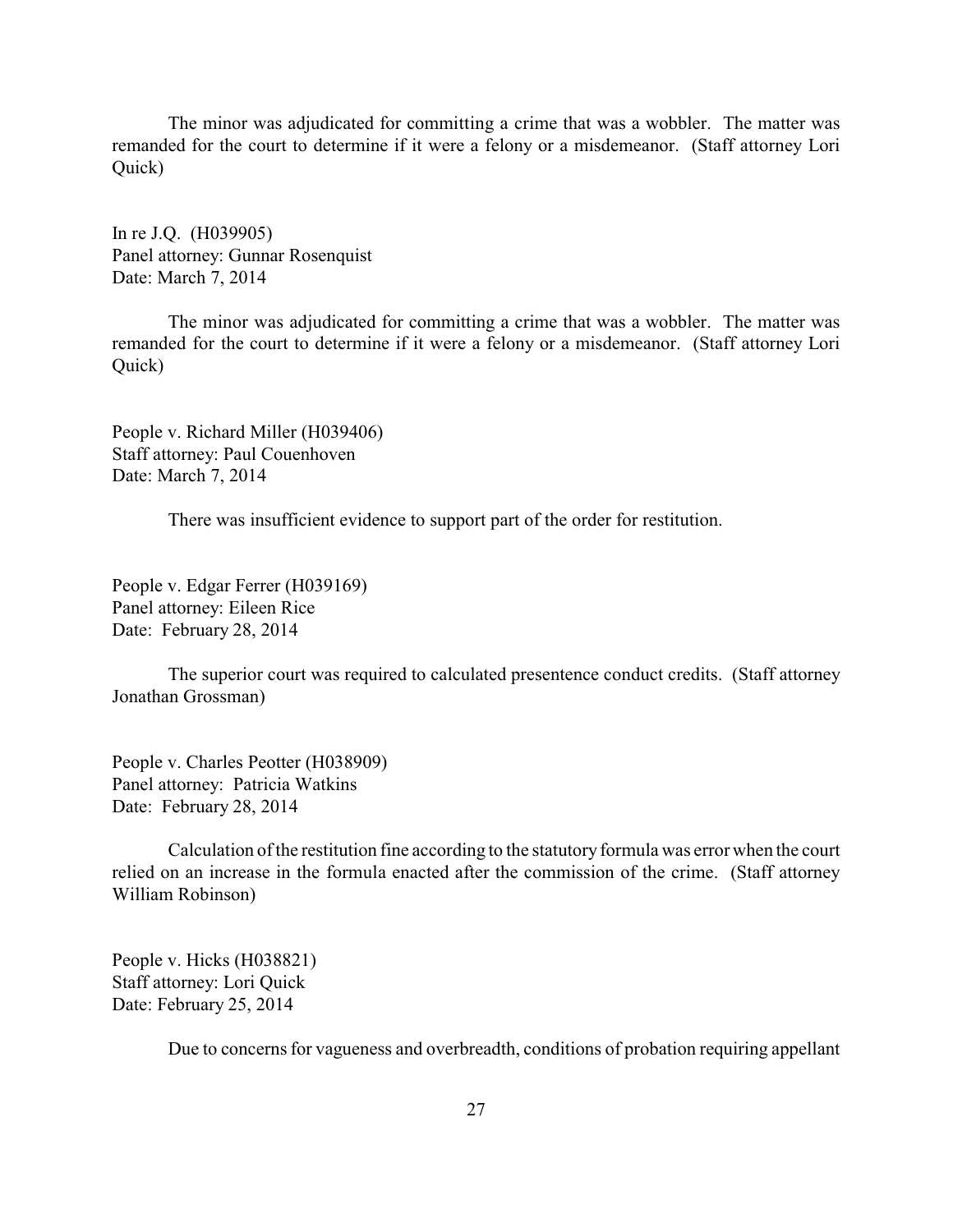to take a polygraph exam and waive his right to self-incrimination was modified to require questions related to successful completion of the program, not to socialize with anyone with a minor child was stricken, not to possess pornography was modified to require knowledge as informed by the probation officer, and not to use a computer data encryption device was modified to require knowledge.

People v. Howard Posey (H039347) Panel attorney: David Martin Date: February 24, 2014

Appellant was convicted of misdemeanor battery against a cohabitant and grand theft from person. The court issued a permanent no contact order. While the court could have issued a stay away order for ten years, it lacked the statutory authority to issue a lifelong ban. (Staff attorney Paul Couenhoven)

People v. Celestino Jimenez (H038857) Panel attorney: Charles Marson Date: February 24, 2014

Due to concerns for vagueness and overbreadth, conditions of probation not to use alcohol or drugs, and not to possess firearms, ammunition or weapons were modified to require knowledge. A condition of probation not to associate with members of a criminal street gang was stricken as being unsupported. (Staff attorney Dallas Sacher)

People v. Michael Infante (H039530) Panel attorney: J. Frank McCabe Date: February 21, 2014

Due to concerns for vagueness and overbreadth, a condition of probation to stay away from the victim was modified to require knowledge. (Staff attorney Paul Couenhoven)

People v. Ruben Estrada (H038280) Panel attorney: Rachel Varnell Date: February 20, 2014

The trial court was required to award presentence conduct credits. (Staff attorney Lori Quick)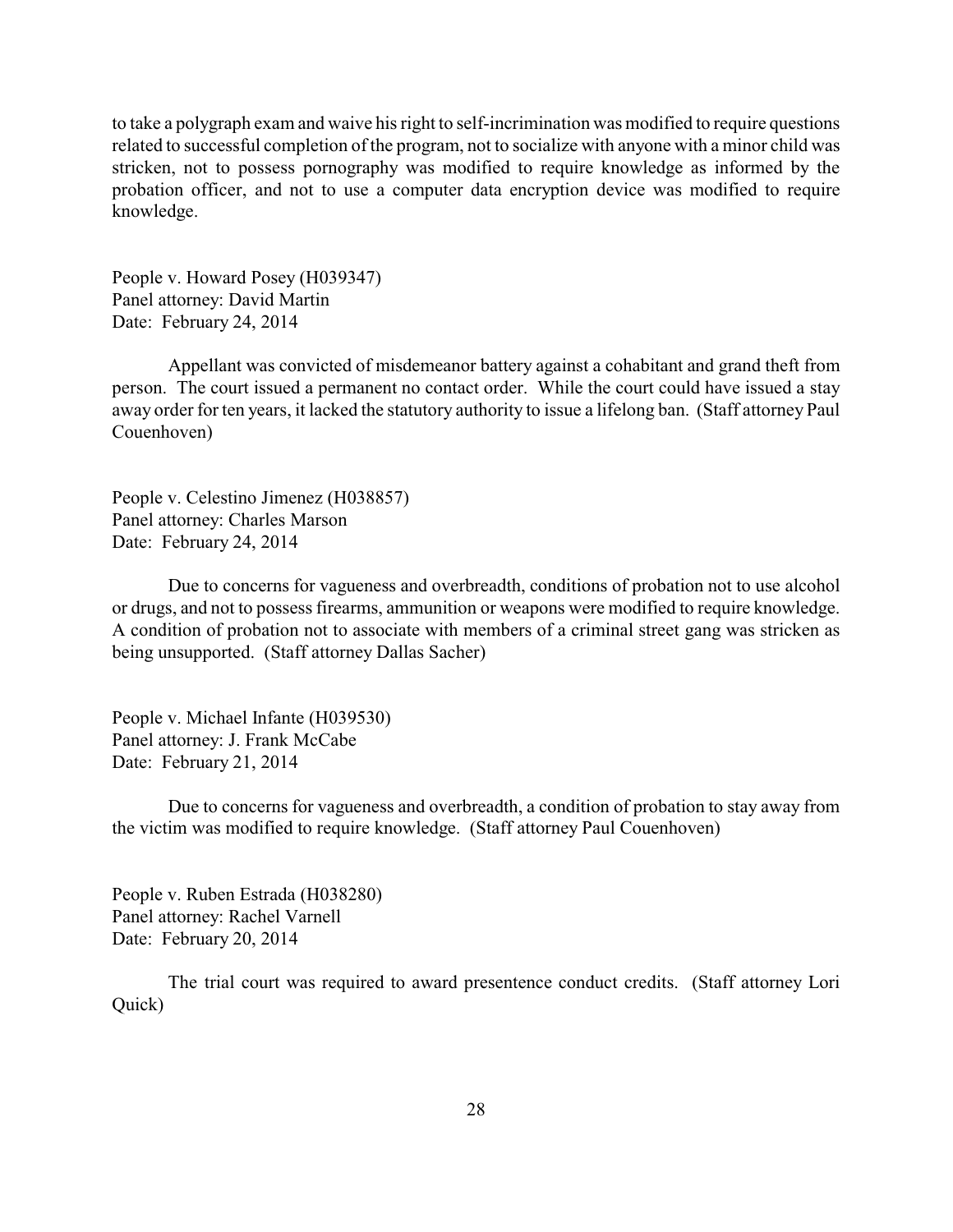People v. Rudolfo Miramontes and Michael Ortiz (H036887) Panel attorney: Danalynn Pritz and Heather MacKay Date: February 14, 2014

Appellants' punishment for the gang crime must be stayed in lieu of their punishment for conspiracy to commit certain crimes for the gang. The restitution fines must be reduced accordingly. (Staff attorney Dallas Sacher)

People v. Jonathan Dowell (H039306) Panel attorney: Rachel Sussman Date: February 14, 2014

Probation conditions not to possess or consume alcohol or illegal drugs and not to possess a firearm or ammunition were modified to require knowledge. (Staff attorney Lori Quick)

People v. Michael Galope (H039646) Staff attorney: Lori Quick Date: February 10, 2014

The court attempted to set the restitution fine according to the formula in Penal Code section 1202.4, but it erroneously included in the calculation a count for which the punishment was stayed. When it revoked probation, it purported to impose a different restitution fine. The court therefore reduced the restitution fines.

People v. Karen Tompkins (H039693) Panel attorney: Rudy Kraft Date: February 10, 2014

When appellant pled, it was agreed her restitution fines would be \$308. But when she was sentenced, the court set the amount at \$480. The court of appeal reduced the amount to \$308. (Staff attorney William Robinson)

People v. Adolfo Ochoa (H039369) Panel attorney: Jill Kent Date: February 6, 2014

There was insufficient evidence appellant had the ability to pay probation fees. (Staff attorney Lori Quick)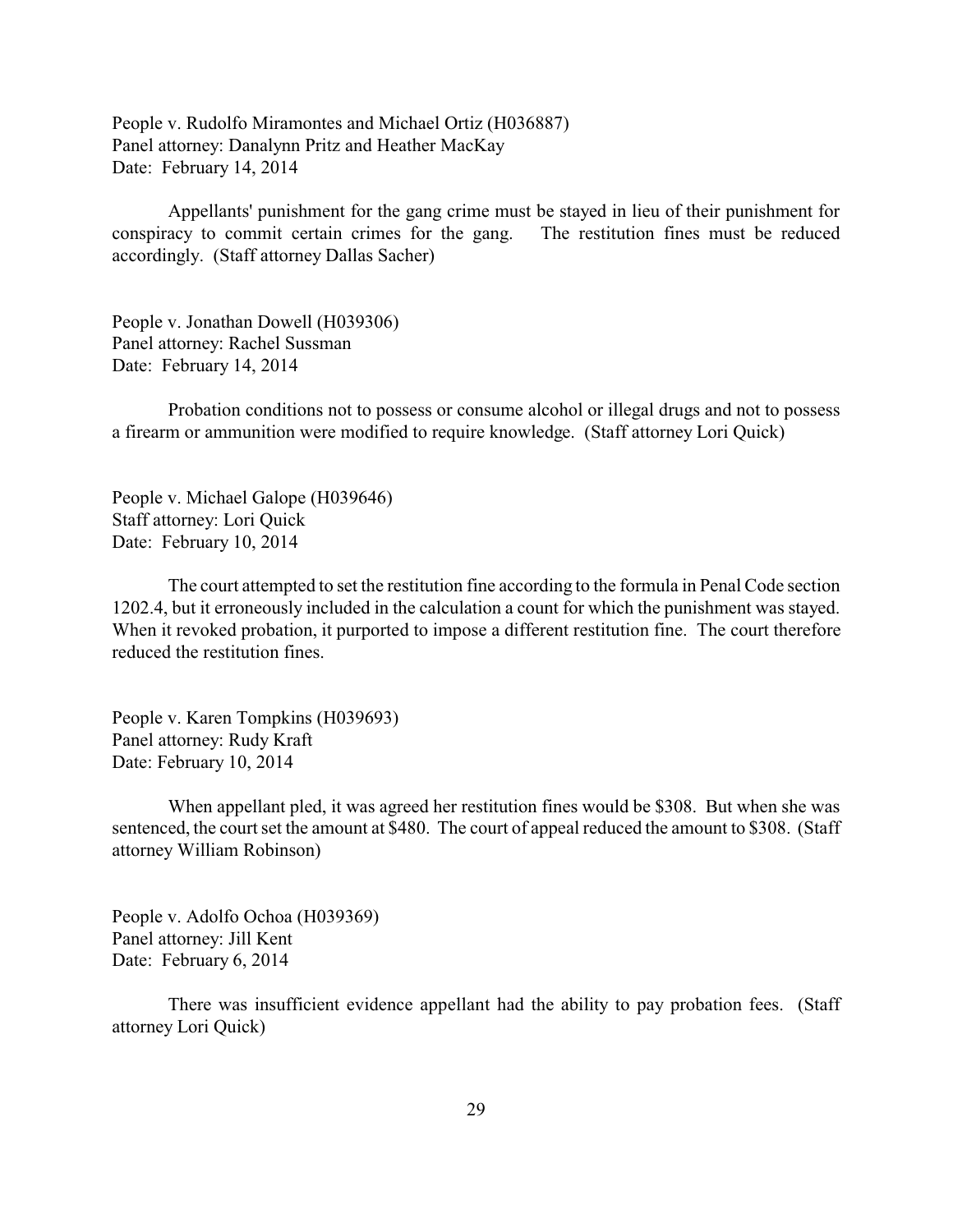People v. Carlos Espinoza (H038508) Panel attorney: Paul Carroll Date: January 31, 2014

Appellant, who was 17 years old at the time of the offense, was convicted of first degree murder, attempted premeditated murder, and the gang crime with gang and firearms enhancements. He was sentenced to serve 85 years to life. The court held the sentence constituted cruel and unusual punishment. (Staff attorney William Robinson)

People v. Raul Hernandez (H039090) Panel attorney: Susannah McNamara Date: January 23, 2014

Appellant was convicted of burglary and possession of burglary tools. The punishment for the latter conviction should have been stayed pursuant to Penal Code section 654. (Staff attorney Lori Quick)

People v. Quintilo Martinez (H038317) Panel attorney: Richard Boire Date: January 23, 2014

The court lacked authority to make a no contact order for the defendant who was sentenced to prison. (Staff attorney Paul Couenhoven)

People v. Jonathan Roberts (H039597) Staff attorney: Paul Couenhoven Date: January 22, 2014

A condition of probation not to consume alcohol or drugs was modified to require knowledge.

People v. Angel Perez (H037988) Panel attorney: Danalynn Pritz Date: January 22, 2014

The court could not impose a punishment for both Penal Code section 186.22, subdivision (b)(1) and Penal Code section 12022.53, subdivision (e) when the defendant did not personally possess the firearm. Further, the court erred in ordering victim restitution for merchandise that was returned undamaged. (Staff attorney Jonathan Grossman)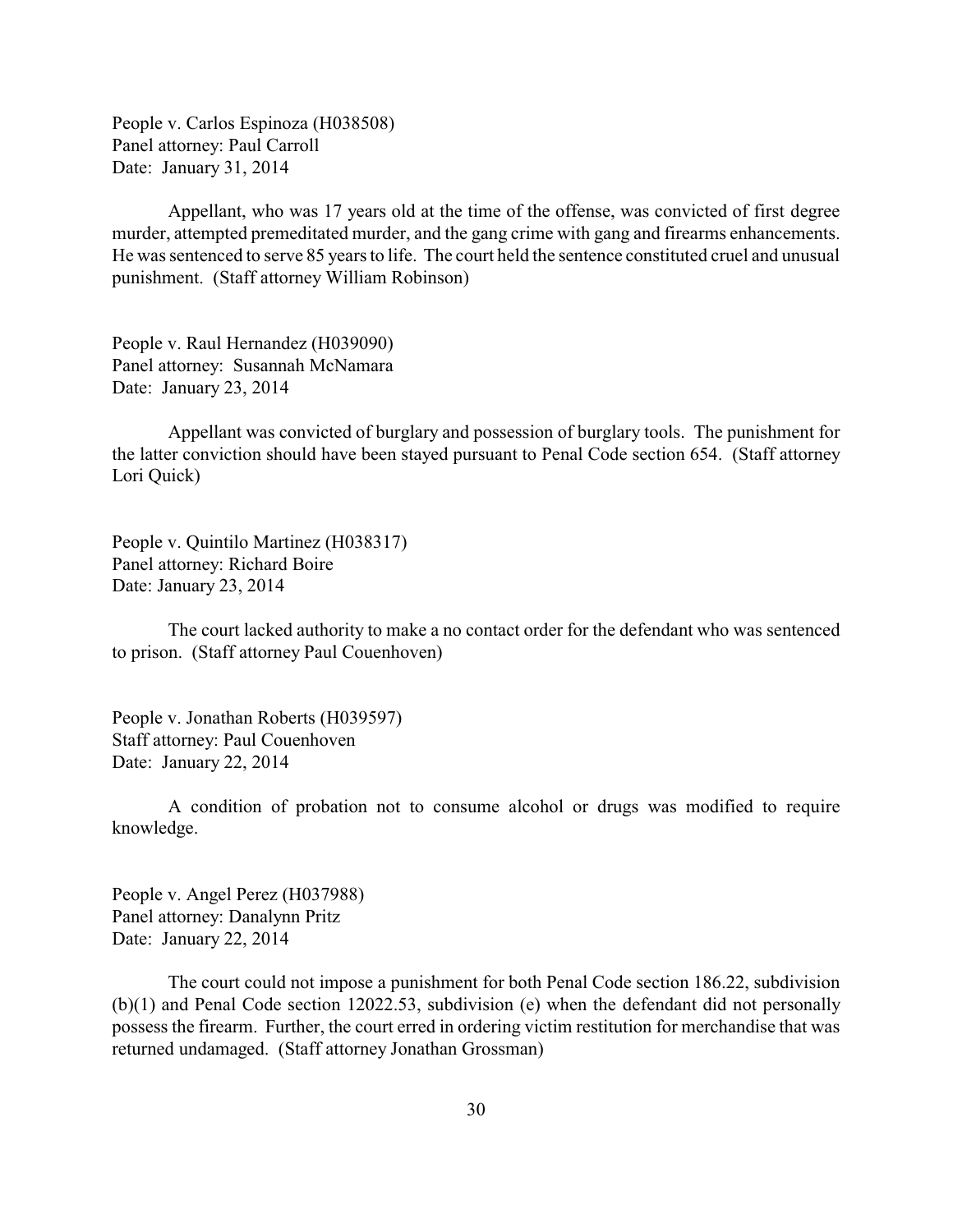<span id="page-30-0"></span>People v. Carlos Zamora (H039247) Panel attorney: Matthew Wilson Date: January 21, 2014

There was insufficient evidence the defendant had the ability to pay probation fees. (Staff attorney Jonathan Grossman)

In re Alejandro S. (H039497) Panel attorney: Joy Maulitz Date: January 17, 2014

The juvenile court cannot order that the minor pay attorney fees. Further, gang condition of probation was modified to require knowledge. Finally, the matter was remanded to determine if a wobbler was a felony or a misdemeanor. (Staff attorney William Robinson)

People v. Christopher Rodriguez (H039314) Staff attorney: Lori Quick Date: January 15, 2014

The court lacked the authority to impose a five year restraining order as a condition of probation when probation lasted only three years. Further, the condition that he not possess a weapon required knowledge.

### **DEPENDENCY CASES**

In re S.C. (H040379) Panel attorney: Louise Collari Date: November 25, 2014

The matter was reversed for failure to comply with the notice requirements of ICWA. (Staff attorney Vicki Firstman)

In re D.S. (H039774) Panel attorneys: James Haworth (step father), Neale Gold (mother), Deborah Wald (minor) Date: October 27, 2014

The juvenile court ruled the step father was a presumed father but the presumption was rebutted by the biological father who qualified as a presumed father under *Adoption of Kelsey S.* (1992) 1 Cal.4th 816. It had made a factual finding, however, that the biological father failed to do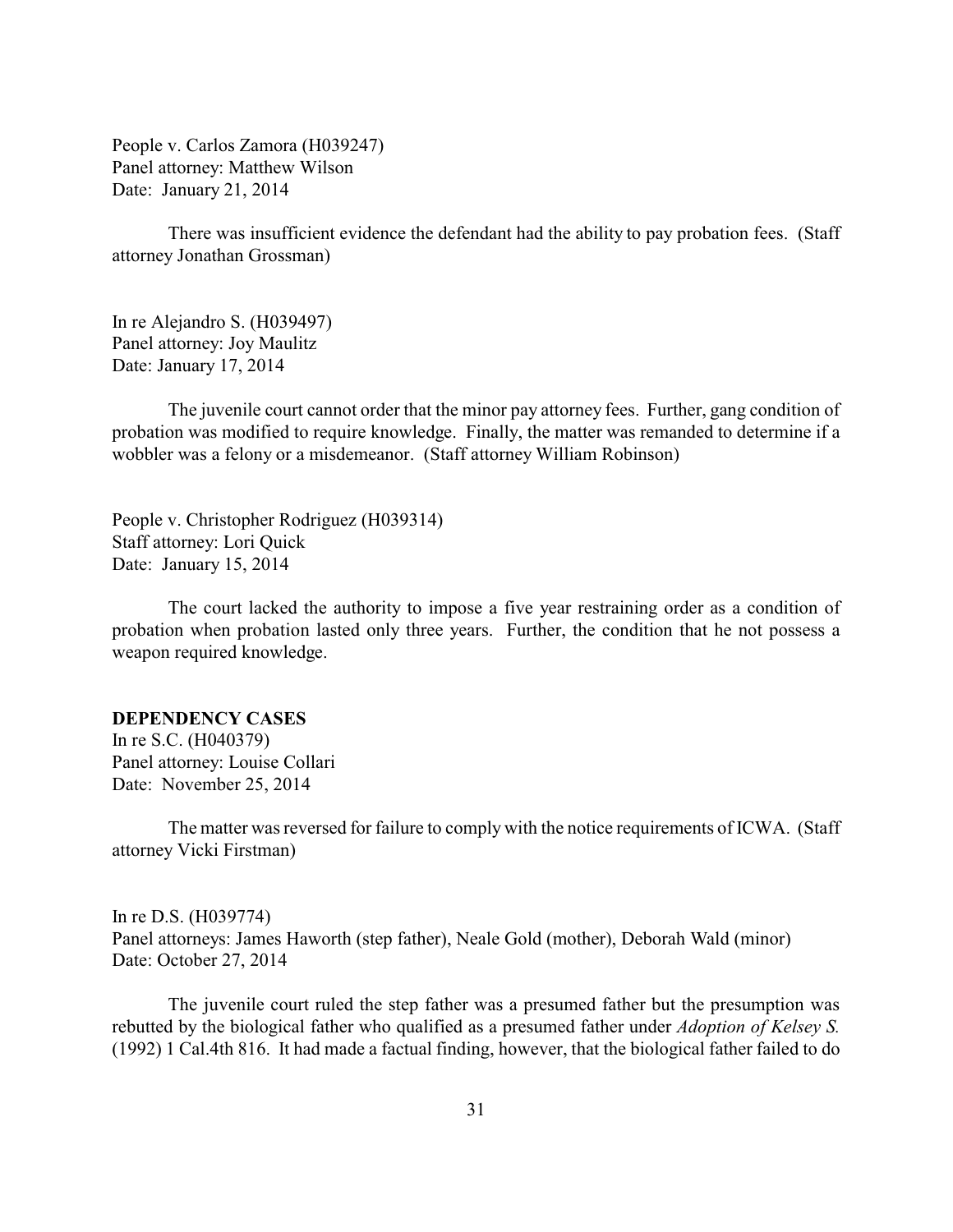all that he could have to assume a parental role. The step father, mother, and minor appealed. In a published decision, the court of appeal reversed. The juvenile court's factual finding precluded a conclusion that the biological father qualified as a *Kelsey S*. father. (Staff attorney Vicki Firstman)

In re Leo C. (H040231) Panel attorney: Tara Morrissey Date: July 11, 2014

The dependency court erred in finding reasonable services were offered to the father. He submitted to a psychological evaluation at the time of the six month review hearing. The evaluator found that because he had suffered traumatic brain injury when he was a young child, he appeared to have difficulty retaining information. The evaluator recommended a more comprehensive neurological evaluation to determine how to better provide services for him. The court should have ordered the second evaluation, instead of terminating services based on poor compliance with the case plan. (Staff attorney Jonathan Grossman)

In re E.P. (H040344) Panel attorney: Patricia Saucier and Catherine Czar Date: June 26, 2014

The minor was detained from the mother and placed with the father. After a contested hearing, the court denied reunification services to the mother and dismissed the dependency. The mother and the minor appealed. The court of appeal reverse, holding that there was insufficient evidence to support the findings necessary for dismissal of the dependency. Because reunification services were denied on the premise that the dependency was being dismissed, the juvenile court must reconsider whether to grant services. (Staff attorney Vicki Firstman)

In re J.C. (H040303) Panel attorney: Catherine Czar Date: May 28, 2014

A dependency petition was filed to protect the 16 year-old minor because her mother did not want her home. The mother requested a restraining order against the minor, which the court denied, and she appealed. Czar, representing the minor, successfully argued the court did not abuse its discretion. (Staff attorney Jonathan Grossman)

In re J.F. (H039555) Panel attorney: Allison Cruz Date: January 31, 2014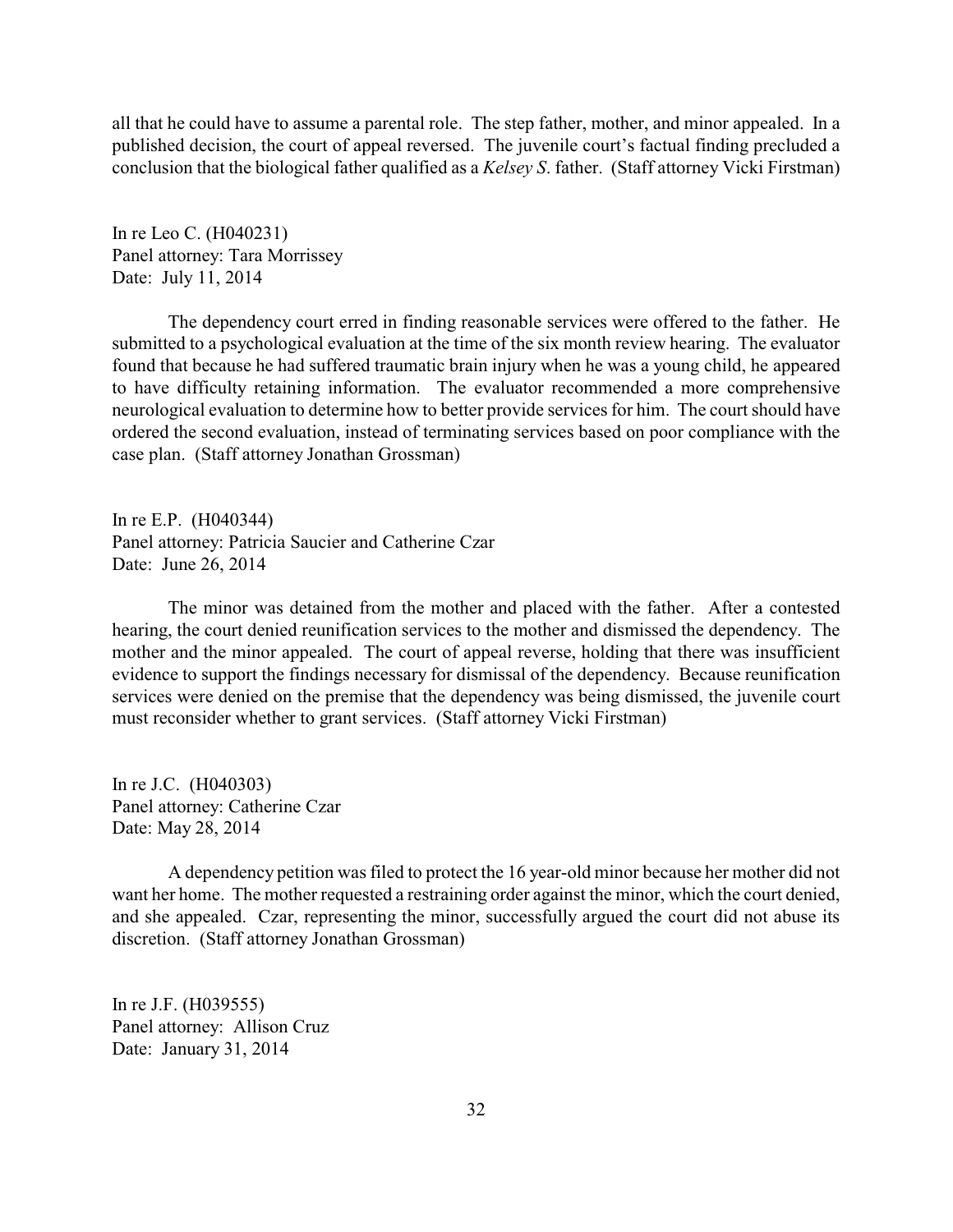<span id="page-32-0"></span>The matter was remanded so that proper notice could be provided under ICWA. (Staff attorney Vicki Firstman)

S.H. v. Superior Court (H040329) Attorney: Dylan Roy Date: January 23, 2014

After the paternity of the father was established, he requested reunification services. Instead, the court terminated services for the mother and set the matter for a hearing pursuant to Welfare and Institutions Code section 366.26. Father filed a writ petition, and the court of appeal granted relief. The juvenile court was required to consider the father's request for services. (SDAP was not involved in this matter)

#### **HABEAS CORPUS**

People v. William Delacruz (H039109, H039282) Panel attorney: Elaine Forrester Date: December 11, 2014

Appellant was convicted in two felony cases and sentenced with a prior strike. He also filed a habeas corpus petition, alleging trial counsel was ineffective because there was insufficient evidence the prior conviction constituted a strike. He was granted relief on habeas corpus, and the sentences in both current cases were reversed. (Staff attorney Paul Couenhoven)

In re Richard Sena (Santa Clara No. 149169 Staff attorney: Jonathan Grossman Date: January 13, 2014

The Board of Parole Hearings found petitioner suitable for parole, but the governor reversed the decision. The superior court had found the governor's decision was not supported by some evidence and ordered he be released in five days. The prison held on to him, thinking it had 60 days to appeal. About three weeks after the order he be released, he was disciplined for a rules violation, and eventually the decision to release him on parole was rescinded. He filed a new habeas corpus petition in the superior court. The court decided that the prison officials did not have the authority to hold him beyond the five days under the court's order; thus, his parole could not be rescinded for conduct occurring more than five days after the court's order. (Staff attorney Jonathan Grossman)

#### **MISCELLANEOUS**

Lee v. Superior Court (H039380) Attorney: Shaneen Porter, David Beauvais, Daniel Clymo